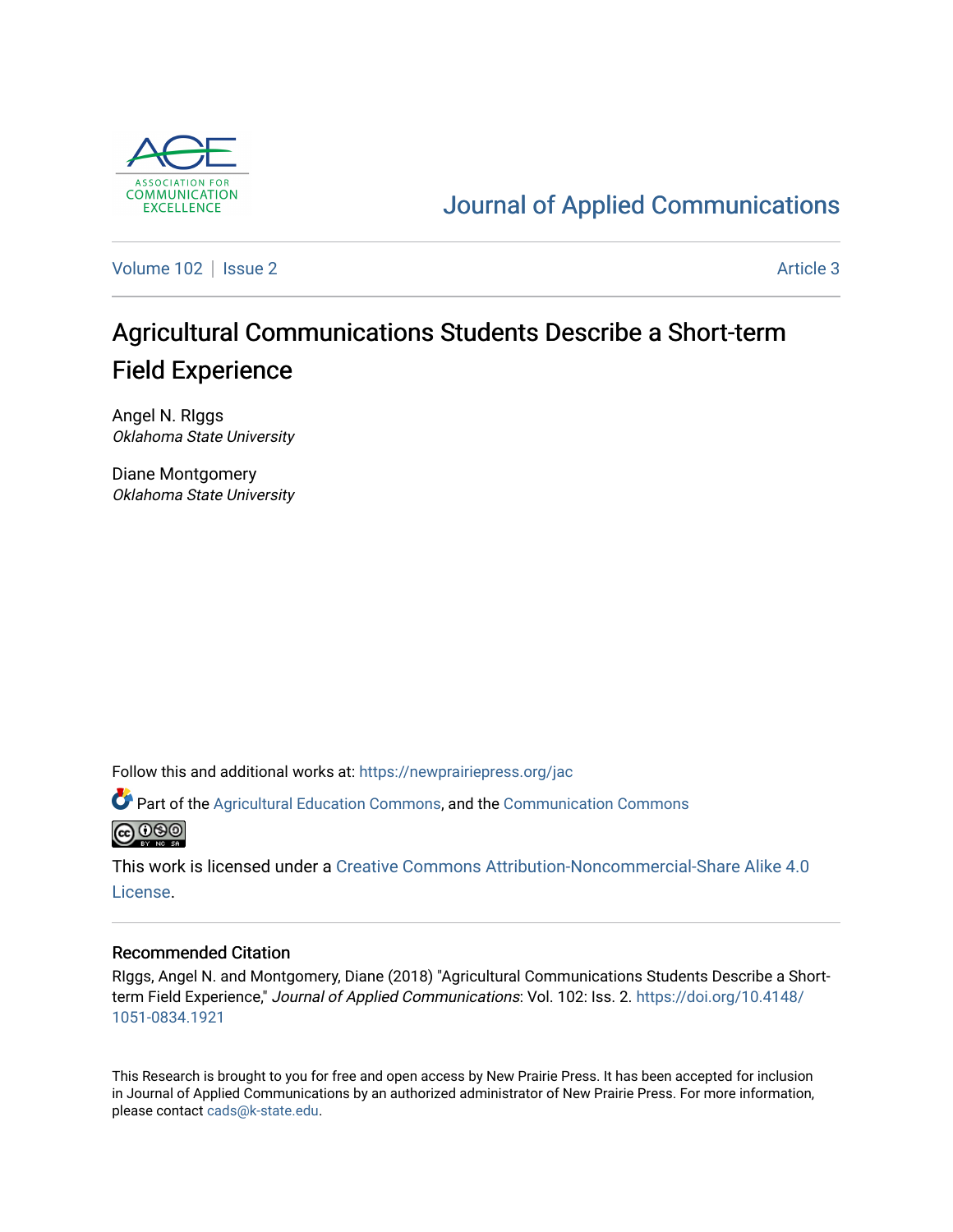## Agricultural Communications Students Describe a Short-term Field Experience

## **Abstract**

Student-run publications, including newsrooms and similar agency-style work achieve the curricular goal of experiential learning (Roberts, 2006) for university agricultural communication students. Gaining a journalistic skillset in the classroom is richly supplemented with experiencing real-world and authentic agency immersion to reveal to students the genuine characteristics of a workplace. The purpose of this study was to use Q methodology to evaluate a real-world, out-of-class-but-supervised newsroom producing publications for the State FFA Convention. Fifteen undergraduate students who were immersed in this three-day program in which students publish original work to disseminate information to FFA participants and the public participated in the study at the end of the newsroom experience. With a concourse sampled along four dimensions of growth and development (Author, 2014), a Q set of 36 statements was sorted. In addition to the Q sorts, comments gathered from the students at the last session assisted in the interpretation of data. Post-sort interviews were conducted with exemplar sorters. Data were analyzed using principal components and varimax rotation and interpreted to show three ways the newsroom was experienced by the university students. The *Supervisors* honed managerial skills while working as colleagues with faculty supervisors. The Contented Staff valued the education gained from the experience and recognized the practical application of the communications-based skill-set. The Stressed Staff had insecurities and physical discomfort during the work and living in the city. Implications for program development, classroom instruction, and field experience assessment will be discussed.

## Keywords

Q Methodology, Short-term Field Experience, Student Newsroom

## Cover Page Footnote/Acknowledgements

This paper was presented at the 33rd annual conference of the International Society for the Scientific Study for Subjectivity.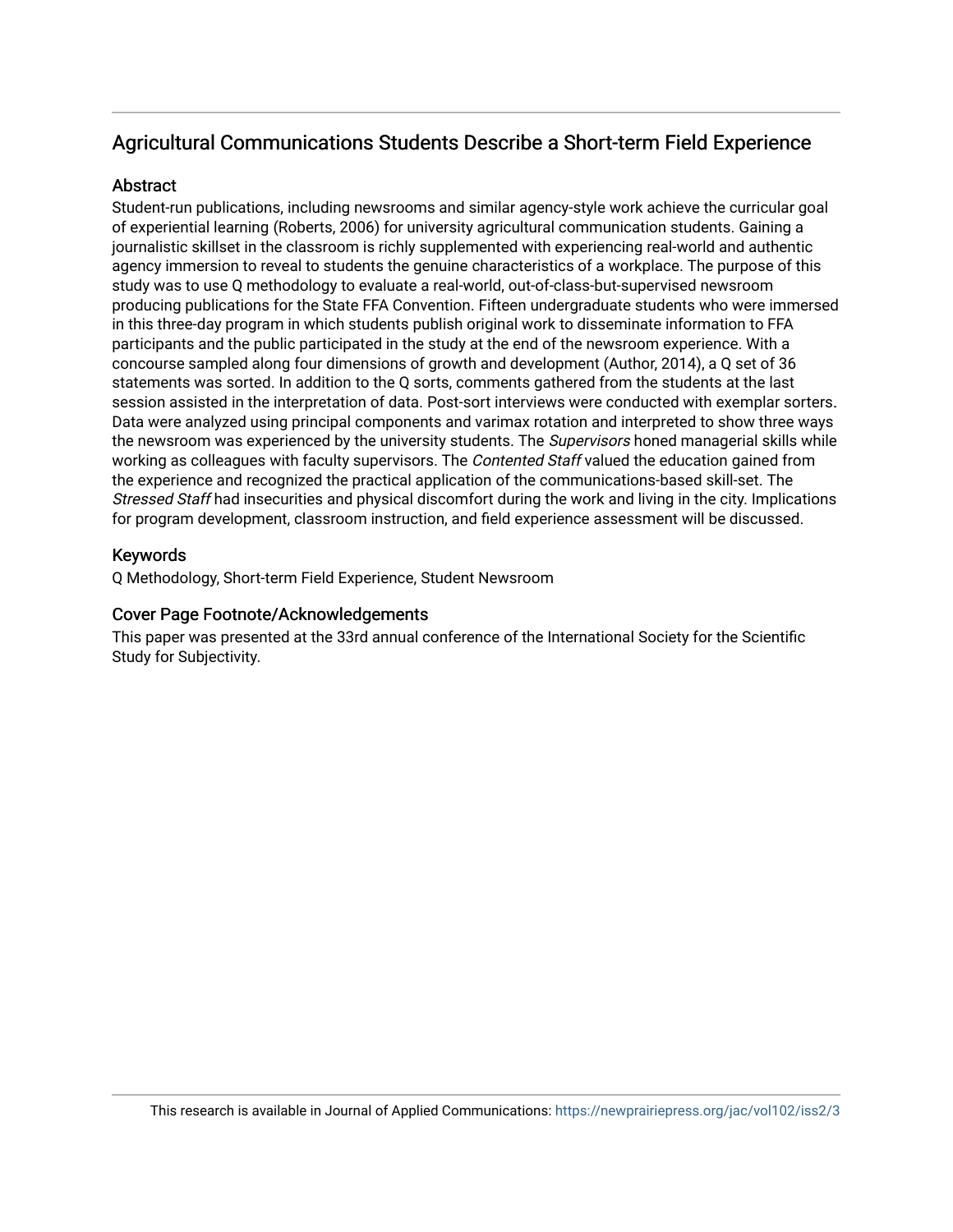#### **Agricultural Communication Students Describe a Short-term Field Experience**

Journalism educators have grappled with how to provide authentic experience alongside wellrounded coursework for more than 100 years. As journalism schools began to develop an identity as a discipline, Vincent (1905) called for universities to consider the "practical problems of newspaper work" (p. 309). Vincent lamented that while a liberal university education provided a reasonable foundation for newspaper work, schools could do more by providing students a publication with which they could hone their skills. Indeed, Vincent noted that universities then provided the future newspaper writer with a general education, but coursework left specific journalism training to newspaper offices where students learned the craft of daily journalism "by a painful process" (p. 298) and conformed writing styles to that of the paper. However, Vincent's concept of an educational focus on journalistic writing and technique came with some criticism. Ironically, perhaps, those critics included editors who believed news writing was best learned on the job.

In the century-plus time since Vincent's (1905) newspaper experiment, journalistic education programs have sought creative ways to encourage students to apply course concepts, ranging from student newspapers to full-service public relations agencies working with real-world clients taking students from raw material to polished publication. Madison (2014), in an essay about the shifting role of increasingly student-produced content in today's converged media, noted that many journalism programs have established "digital era practicums" that provide "hyperlocal" news coverage (p. 315). While many of the programs Madison considered were faculty-supervised but affiliated with news organizations that publish the students' content, the practices he discussed are comparable to student-run news and public relations agencies. Such programs offer students the opportunity to work professionally through short-term, specific and authentic experiences under the direction of faculty members.

In an analysis of student-run public relations agencies, Bush (2009) noted that some types of these programs provide students a broad professional experience. Additionally, Bush believed that short-term experiences better prepared students for the seriousness of the internship. Students perceive internships as valuable experiences, according to Cook, Parker and Pettijohn's (2004) assessment of student perceptions of an internship program during a 10-year period. They recommended that students recognize that "the major contribution of an internship experience will be primarily social in nature" and that the result may be "greater understanding about working with others and maturing as individuals" (Cook, Parker, & Pettijohn, 2004, p. 185). Nearly 20 years ago, Beard and Morton (1999) advocated for internships as an important and necessary transition from studying in college and working in the field as a career.

However, Rigsby, Addy, Herring, and Polledo (2013), in their study of how internships impact accounting students' job offers, wrote that few studies have considered the impact of internship experiences on students' job opportunities, although some have considered the impact of the internship on students' in-class performance and professional development. Additionally, workshop classes, also known as laboratory or practicum courses, have received little research attention (Bergland, Rosenauer, & Thorne, 2013). Indeed, in their analysis of how grades are assigned to students in journalism workshop courses, Bergland et al. (2013) wrote that "virtually nothing has been written about workshop courses" related to any type of media except newspaper publication (p. 14). Additionally, Bush (2009) found that there is little research regarding studentrun publication relations agencies, while Maben and Whitson (2014) noted the lack of research on how these agencies impact students and student learning. Therefore, the purpose of this study was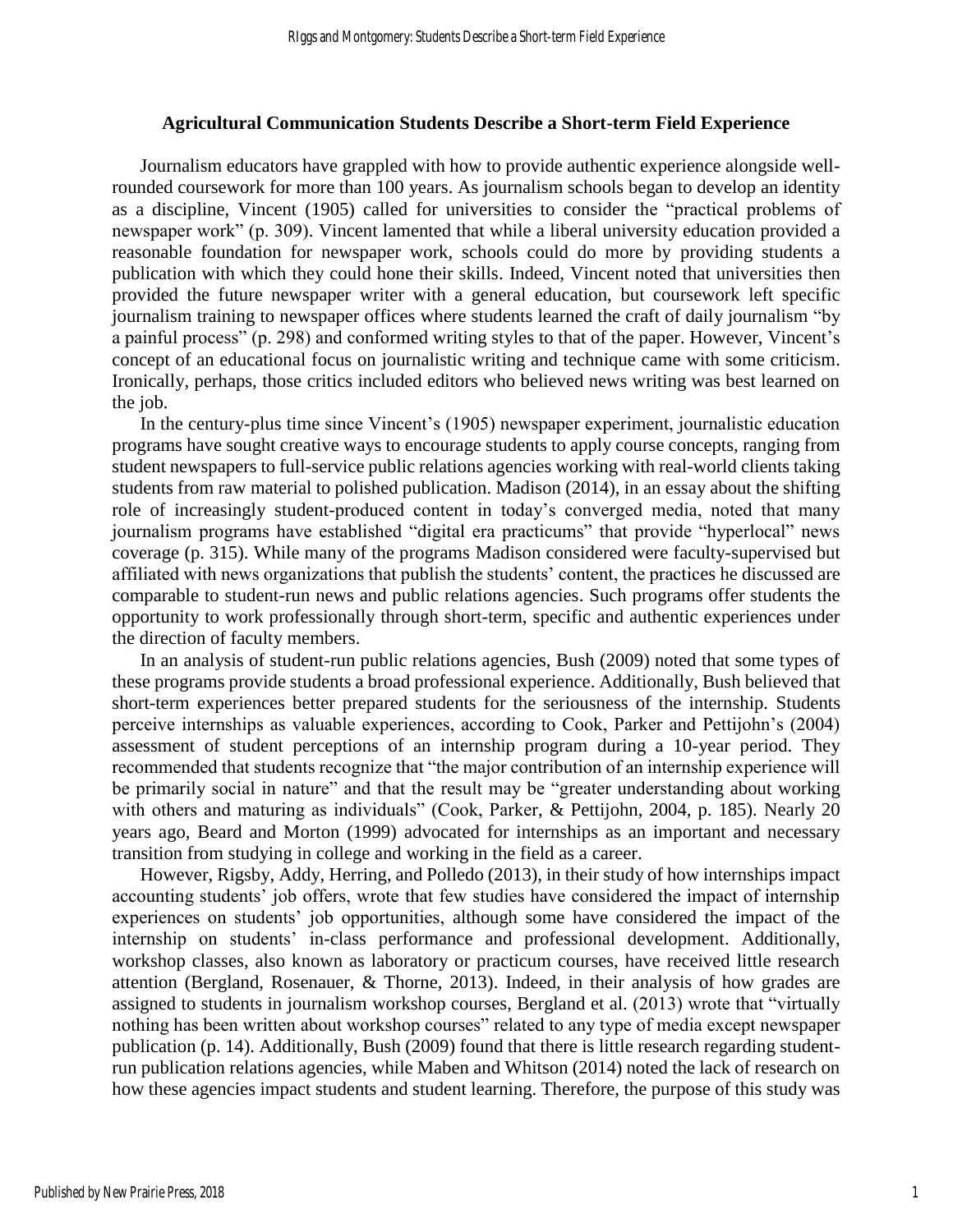to describe the perceptions of authentic work in the Oklahoma State FFA Convention newsroom. This study aimed to provide various perceptions of how agricultural communications students experience a three-day, professional media newsroom by asking them to respond via Q methodology to the question "What are your thoughts about your experience working in the State FFA Convention Newsroom?"

#### **Program Description**

Student-run publications, including newsrooms and similar agency-style work, provide realworld and authentic workplace immersion coupled with the application of a journalistic skillset, supplementing classroom material through experiential learning. In his synthesis of experiential learning within the agricultural education discipline, Roberts (2006) developed models to better describe the process and context of learning activities. According to Roberts' Model of Experiential Learning Contexts, experiential learning activities are best described along four continuums: level, duration, intended outcome, and setting. In applying the Roberts model to the FFA Newsroom experience, the activity can be described as a three-day program in which students disseminate concrete information within a non-formal setting. In other words, for three days the students work together to publish original work in a real-world, out-of-class-but-supervised newsroom.

Agricultural communication students have assisted with the operation of the Oklahoma State FFA Convention newsroom in various capacities since at least 1985, when it began as an internship for the writing and distribution of photos and press releases of FFA contest winners (S. Sitton, personal communication, June 28, 2016). The newsroom results in the publication of at least 250 press releases and about 150 photos that highlight the achievements of state FFA award winners, including newly elected state officers, local chapter awards and individual rankings in the organization's statewide contests. Photos taken by newsroom students are used by the organization in promotional materials. Currently, agricultural communications faculty oversee a staff of roughly 20 students during the newsroom's three-day operation as part of the State FFA Convention.

## **Student Participants**

Agricultural communications faculty chose and placed newsroom staff as writers/editors, photographers or website assistants. Newsroom photographers quickly arranged several students, agricultural education instructors, industry and college representatives, and award sponsors in front of a backdrop, took several photos and recorded correct spellings of names, titles, and placement to write a photo caption. They then moved on to the next group, repeating the process dozens of times throughout the day. Other photographers were assigned to take candid photos of FFA members throughout the convention, including the career show and sessions. These students were required to interact with the public while taking photos.

Writers generally worked in the newsroom both writing press releases and editing pre-written press releases for consistency, content, inverted pyramid structure, and Associated Press style. Some writers began writing press releases in the days before the convention began. Additionally, some press releases were written by agricultural communications students to earn extra credit in a writing class. The writers were responsible for fact-checking all copy, often delegating a fair amount of work to other students who had time to physically track-down and verify information, including name spellings, titles, quotes, and other related tasks. Writers and editors checked each photo to ensure everyone pictured was listed correctly in the photo caption. Writers were at times responsible for high-level editing, sometimes serving as the only intermediary between the raw material and publication. These students were responsible for all finished documents, including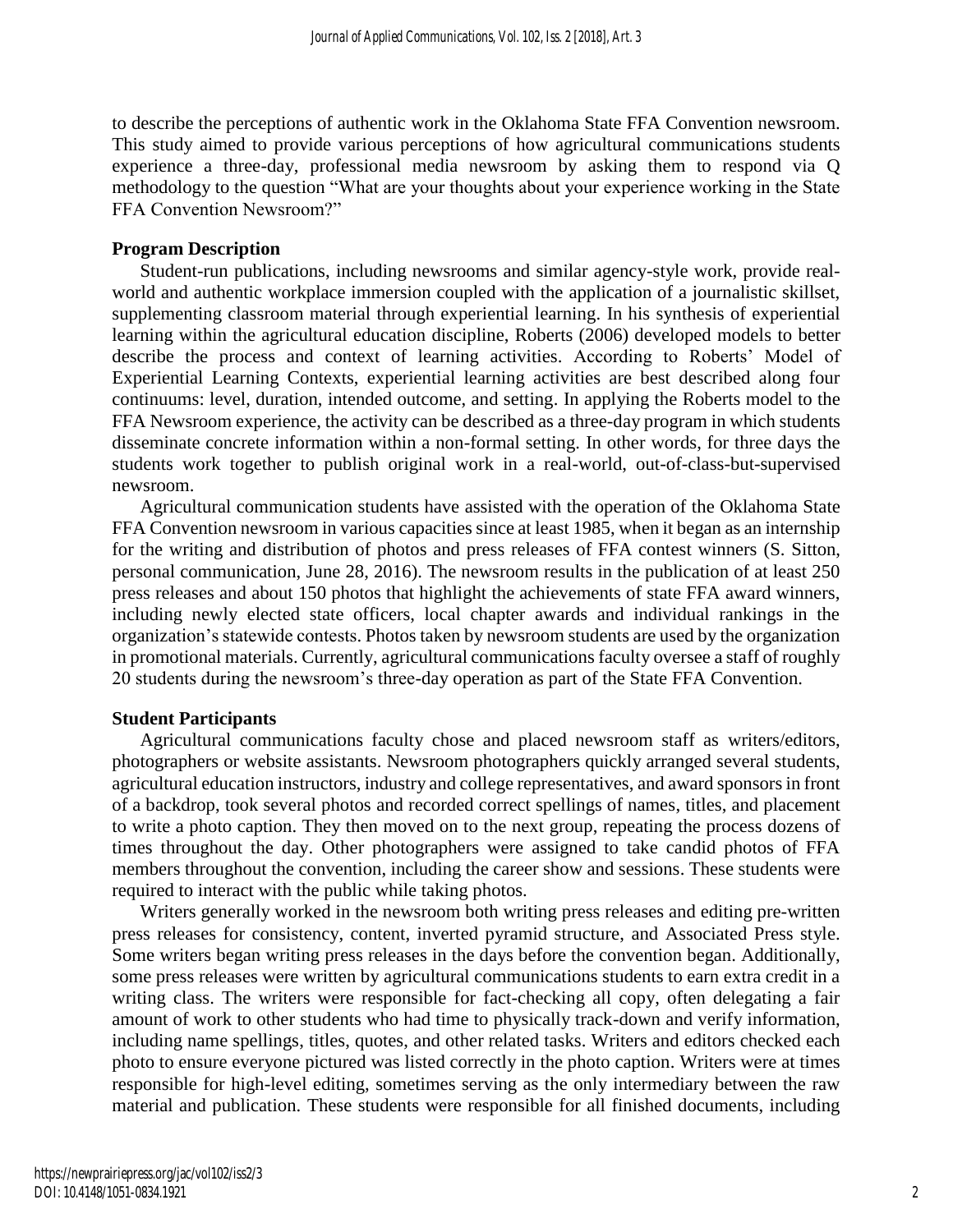any mistakes, such as copy editing, name spelling, titles, or file data names. The position is highstakes, as these students are the last line of defense for factual accuracy in a fast-paced environment. Students assigned to assist with the website production were responsible for site maintenance and the coordinated uploading of individual press releases, photos and photo captions. During slow periods students often assisted in other roles.

### **Theoretical Framework**

Holistic education has as its aim to advocate for teaching and learning in all areas of human development (Flake, 1993; Forbes, 2003; Miller, J. P., 1988; Miller, R., 1991). Mayes, Cutri, Rogers, and Montero (2007) established developmental areas as physical, psychosocial, cognitive, ethical, and spiritual being. Carl Jung (1959) had a classical approach to personality development to include two continua, one of judgment and one of perception. Making judgments or decision in life experiences includes the continuum of thinking (cognitive) and feeling (psychosocial); whereas, perception is defined by the continuum of sensing (concrete, physical or psychomotor sensation) to intuition (abstract, creative possibilities). Cognitive development or the thinking area might mean the knowledge learned in an experience; whereas, the feeling area includes the reactions to the experience in terms of emotions and social interactions. Sensing as a psychomotor domain is the acts of doing the work or bodily exhaustion or stress. Intuition is thought to include the areas that are less amiable to measure, such as creative thought, working out a problem, or getting the feeling for a better solution. Montgomery and her colleagues (Montgomery, Strunk, Steele, & Bridges, 2012) adapted these theories to apply to college students and was the theoretical framework used in this study to capture the holistic impressions of the student participants (Figure 1). Cognitive development or the content learned; social and emotional development includes the human interactions in the work; psychomotor development is inclusive of the physical stress or comfort of working and staying in the city; and creative development allows for the areas of work that provided autonomy and self-expression. This holistic educational theory was particularly helpful in constructing the instrument for sorting in the study.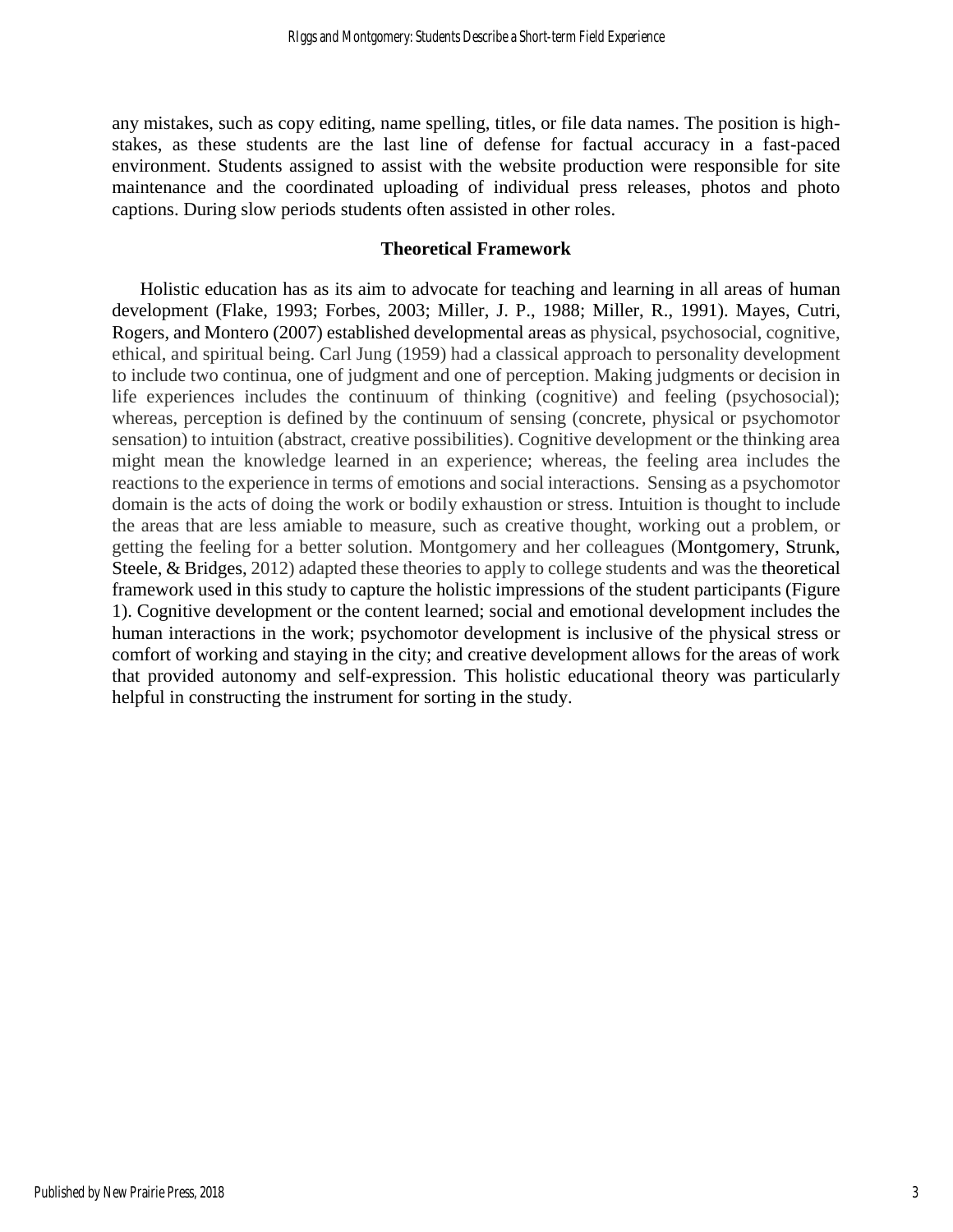

*Figure 1*. Holistic Integration: The Four Quadrants by (Montgomery et al., 2012). All Rights Reserved by Diane Montgomery.

#### **Method**

We chose Q methodology as a strategy to explore the holistic responses from university students because of its ability to capture subjective viewpoints within a group of individuals. For its philosophical appeal and specific procedural instruction, readers are encouraged to consult classic texts (Brown, 1980; McKeown & Thomas, 2013; Watts & Stenner, 2012). This research strategy was suggested as a means to provide a different understanding of issues in agricultural communications by Leggette and Redwine (2016). Q methodology offers in-depth understanding of perspectives, which is especially relevant within agricultural and applied communications (Leggette & Redwine, 2016). In encouraging the use of Q methodology within agricultural communications, Leggette and Redwine (2016) recognized the opportunity to "enrich understanding of humanistic elements of the discipline by focusing on and capturing holistic perspectives" (p. 64).

There are three components to Q methodology. First, the *technique* of sorting items is the strategy for data collection. Participants sort 35-60 statements in a predetermined arrangement along a continuum of 9, 11, or 13 columns. Second, the statistical portion of Q methodology is considered the *method* and includes correlation of all sorts to each other, factor analysis of the correlation matrix, and standard score calculations of items or the statements within each factor. Third, the uniqueness and rigor of the *methodology* is the process of interpretation of the findings. Typically, the interpretation goes beyond using the descending order of the standard scores for each statement for each factor to include using statement comparisons across factors, field notes taken during the sorting interview, and post-sort interviews of the individuals whose sorts provide the best representation of the factor (exemplar sorters).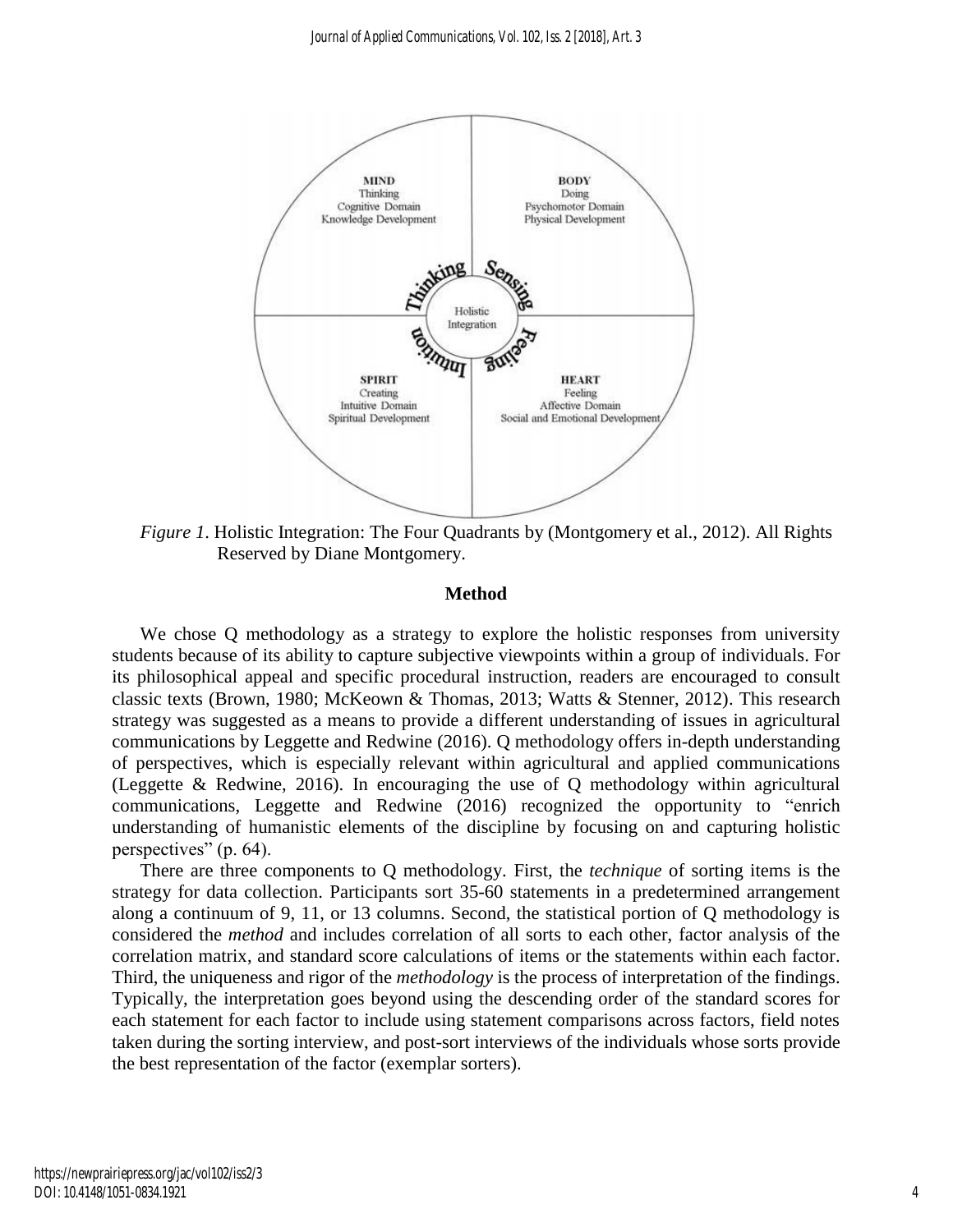#### **Instrument Development**

In Q methodology, the first step to a better understanding of the topic of study is to generate a concourse of all possible responses. In our study, we were seeking the various responses that students would have toward an intensive three-day experience replicating an authentic newsroom. To sample the concourse to result in sortable statements, we needed to think more broadly, and we wanted a framework that would structure the responses in ways that would be beyond what they learned about the content and process of reporters, photographers, and interviewers to include the social and emotional aspects of the work. Therefore, chose a four-quadrant theoretic model (Montgomery, 2014; Montgomery et al., 2012) to provide areas over four domains of human development: cognitive (thinking and learning experience), social and emotional (feeling and relating experience), psychomotor (stress and physical experience), and creative (inspirational and insightful experience). The model was used as a framework for the development of 36 statements, called a Q-set. Seven to 10 statements were sampled from the concourse of potential responses a range of likely experiences in each quadrant. The Q-set was designed to allow students to consider both the application of classroom concepts and professional development skills. For example, Statement 15, "After working in the newsroom, I get why we have rules for consistency," directly ties to students' coursework involving Associated Press rules for style and consistency in journalistic writing. Similarly, Statement 16, "The newsroom experience made me better at considering the audience's perspective," relates to students' journalistic abilities. The development of some statements stems from instructor-observed experiences, both in the classroom and in previous newsroom experiences. These statements can be found in all quadrants. For example, Statement 19, "My relationship with my professors evolved to 'colleague' rather than 'student,'" and Statement 25, "I called/texted my parents because they would be impressed with what I was doing or I needed help from them," each stemmed from instructor experiences.

The statements were printed on small cards. Additionally, a form board made of 36 blank squares organized in a pyramid of nine columns (2, 4, 4, 5, 6, 5, 4, 4, and 2 statements to each column) and labeled from -4 to +4 was created. A demographics sheet was printed on the back of the form board. Participants in this study each received a set of Q statements and a form board. They were asked to sort the statements on the form board according to those "most like" and "most unlike" their perceptions in response to the question "What are your thoughts about your experience working in the State FFA Convention Newsroom?"

#### **Participants**

The participants for this study included the 15 agricultural communications students who applied and were selected by university faculty for key student staff positions at the 2016 State FFA Convention newsroom. IRB approval was obtained from the university, and students were invited to complete the sorts at the end of their work experience in the newsroom. All 15 students agreed to participate and their sorts were included in this research. Of the 15 participants, 13 were female. Additionally, the participants included two graduate students, three seniors, nine juniors, and one sophomore. All were between the ages of 19 and 23. All but two students participated in the FFA organization as children.

#### **Data Analysis**

Data collected from the 15 participants' sorts were entered into PQ Method, free data analysis software program, which allows for researchers to determine distinct opinions, called factors. The 15 sorts were correlated to each other and the resultant correlation matrix was submitted to principal components factor analysis with a significance level of 0.46. After attempting hand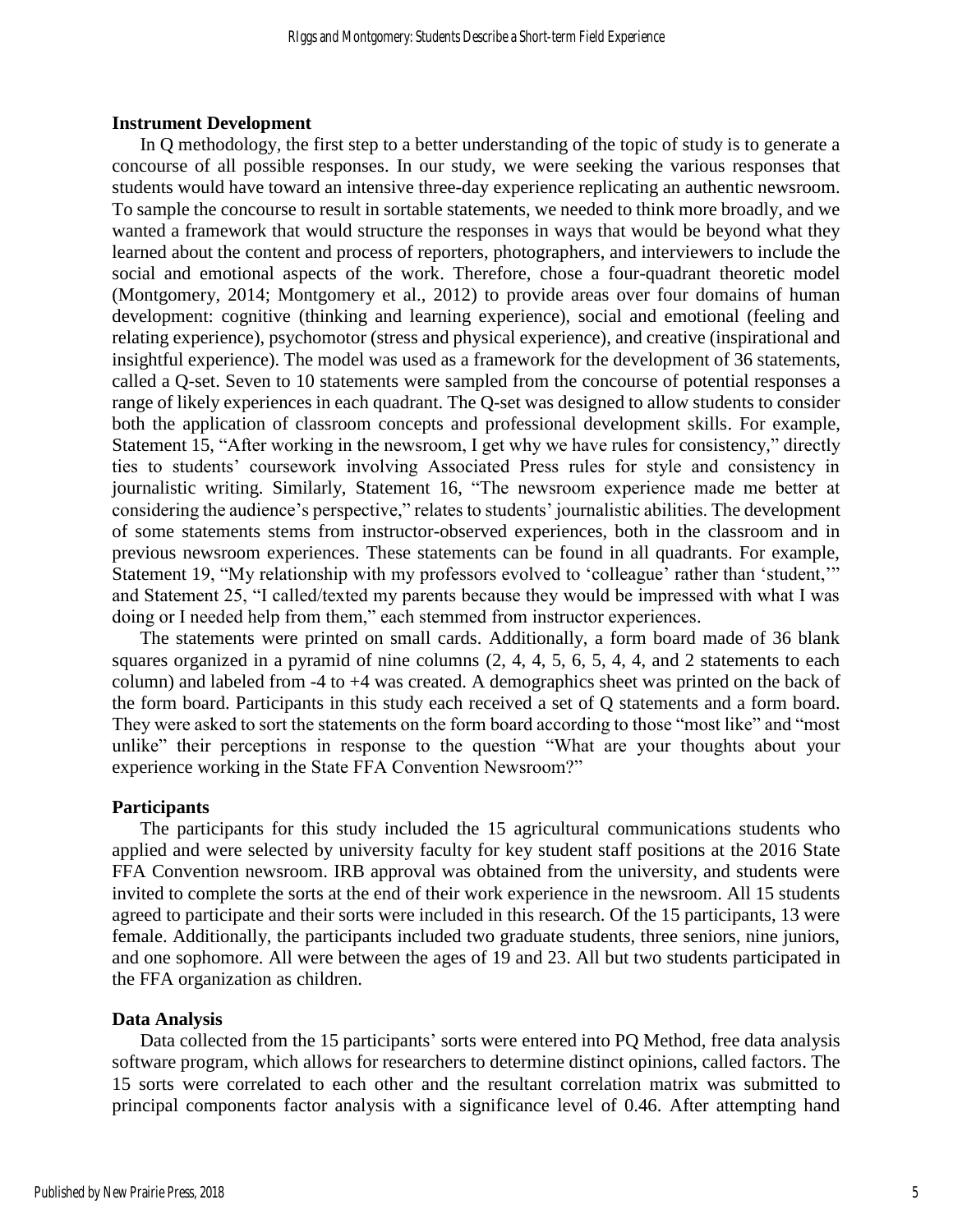rotations, varimax was used to rotate three factors. Eleven of the 15 sorts achieved significance on only one of three factors, or perspectives, while the other four achieved significance on more than one factor. Factor scores are calculated (*z*-scores) for each statement within each of the three factors. A three-factor solution was determined to best capture the varied perspectives as the correlation between factor scores ranged from -0.05 to 0.37. The structure of sorts related to each factor, combined with demographic information and post-sort interviews, was used to interpret the three perspectives. Six participants with sorts exemplar on one of the three factors were contacted for post-sort interviews, resulting in four interviews.

#### **Findings**

Statements within each factor are arranged by *z*-score calculation (Brown, 1980; McKeown & Thomas, 2013; Watts & Stenner, 2012). Of the 15 sorts, 11 achieved a significant factor loading on only one factor or response to the experience. Of these 11 sorts, four sorters defined the first response, four defined the second, and three defined the third way that students responded to the newsroom experience. The most positively and negatively *z-*scored statements are included within our interpretation of the meaning of the data sources for each response group. The three types of responses, named *The Supervisors*, *The Stressed Staff*, and *The Contented Staff*, are described below.

#### **The Supervisors**

This factor was named *The Supervisors* because the respondents showed a strong tendency toward viewing themselves as actual professionals in charge. Followers of this perspective have an unmistakable professional element, both real and imagined (statement 32, array position 4, *z*score 1.93; statement 30, array position 3, *z*-score 1.26). Working in a professional setting was energizing to these students, who viewed themselves as colleagues with, rather than students of, their professors (statement 2, array position 4, *z*-score 1.88; statement 19, array position 3, *z*-score 1.57). For example, Sorter 14, a 21-year-old female senior who worked as a writer in the newsroom, said in a follow-up interview that she valued the "open line of communication" with professors and "getting to play on the same playing field as you all and work together."

In demographic questioning, students in this group indicated they had participated in 14 internships, collectively. As a comparison, the next highest collective number of internships among students included in a single perspective in this study was five. This perspective included two graduate students, a junior and senior, who were assigned among photography or writing and editing positions. *The Supervisors* highest positively and negatively *z*-scored statements are listed in Table 1. In fact, these students were so enthused about working in a professional atmosphere that they imaginatively took themselves out of the "student" role to act like they were working professionals (statement 30, array position 3, *z*-score 1.26). For example, Sorter 3, a 21-year-old male junior who worked as a photographer in the newsroom, described the experience in a followup interview as "…really eye-opening to just be basically thrown in a situation and expected to perform like an adult." He seemed to intuitively appreciate the professional practice of the experience while recognizing students were working with a safety net. "It's really nice that you (faculty) throw us in there, and you'll catch us before we drown, but you'll let us sink there for a minute," he said. "That's the way I learn."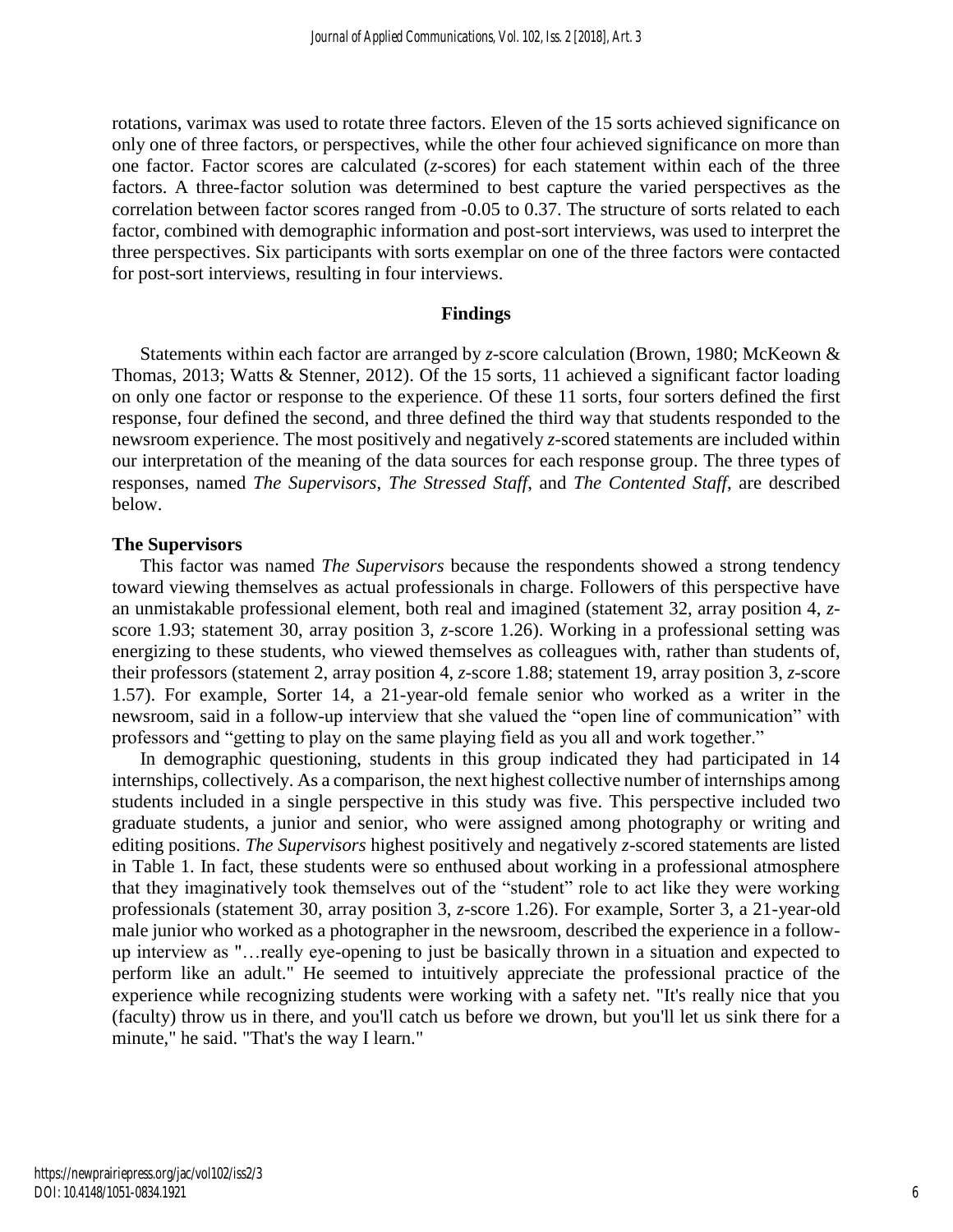## Table 1

|  | Most Like and Most Unlike Statements for The Supervisors with Theory Source |  |
|--|-----------------------------------------------------------------------------|--|
|--|-----------------------------------------------------------------------------|--|

| No.                           | Statement                                                                                                              | $z$ -score | AP             | Quadrant             |  |  |  |  |
|-------------------------------|------------------------------------------------------------------------------------------------------------------------|------------|----------------|----------------------|--|--|--|--|
| <b>Most Like Statements</b>   |                                                                                                                        |            |                |                      |  |  |  |  |
| $32*$                         | What I really need is for someone to give me a<br>laptop and some authority. I can see myself<br>running the newsroom. | 1.93       | $\overline{4}$ | Creative             |  |  |  |  |
| $2*$                          | I was in my element. Working in a professional<br>setting is energizing.                                               | 1.88       | $\overline{4}$ | Psychomotor          |  |  |  |  |
| 5                             | Working around the high school students for<br>days made me realize how "adult" I've become.                           | 1.58       | 3              | Psychomotor          |  |  |  |  |
| $19*$                         | My relationship with my professors evolved to<br>"colleague" rather than "student."                                    | 1.57       | 3              | Social<br>Emotional  |  |  |  |  |
| $30*$                         | While working in the newsroom, sometimes I<br>imagined I wasn't student but working<br>professionally.                 | 1.26       | 3              | Creative             |  |  |  |  |
| $20*$                         | Seeing my professors interact with each other<br>made me see them as people with their own lives<br>outside of school. | 1.23       | 3              | Social-<br>Emotional |  |  |  |  |
| <b>Most Unlike Statements</b> |                                                                                                                        |            |                |                      |  |  |  |  |
| 6                             | The city is really big and I don't know it very<br>well, which left me feeling panicked.                               | $-1.04$    | $-3$           | Psychomotor          |  |  |  |  |
| 8                             | I was physically uncomfortable wearing<br>professional dress clothes.                                                  | $-1.29$    | $-3$           | Psychomotor          |  |  |  |  |
| 17                            | Working in the newsroom made me homesick for<br>my high school experiences.                                            | $-1.44$    | $-3$           | Social-<br>Emotional |  |  |  |  |
| $24*$                         | I was furious about being sent to track down<br>information because another student didn't do<br>their job.            | $-1.48$    | $-3$           | Social-<br>Emotional |  |  |  |  |
| 18                            | Everyone else seemed to know exactly what to<br>do, but I felt lost and unsure of my role.                             | $-1.49$    | $-4$           | Social-<br>Emotional |  |  |  |  |
| $4*$                          | I was bored sometimes when there was a long<br>stretch with nothing to do.                                             | $-1.77$    | -4             | Psychomotor          |  |  |  |  |

*NOTE.* Statements achieving a significant difference from the other factor arrays (distinguishing) at  $p < 0.01$  level noted by asterisks (\*). AP represents array position.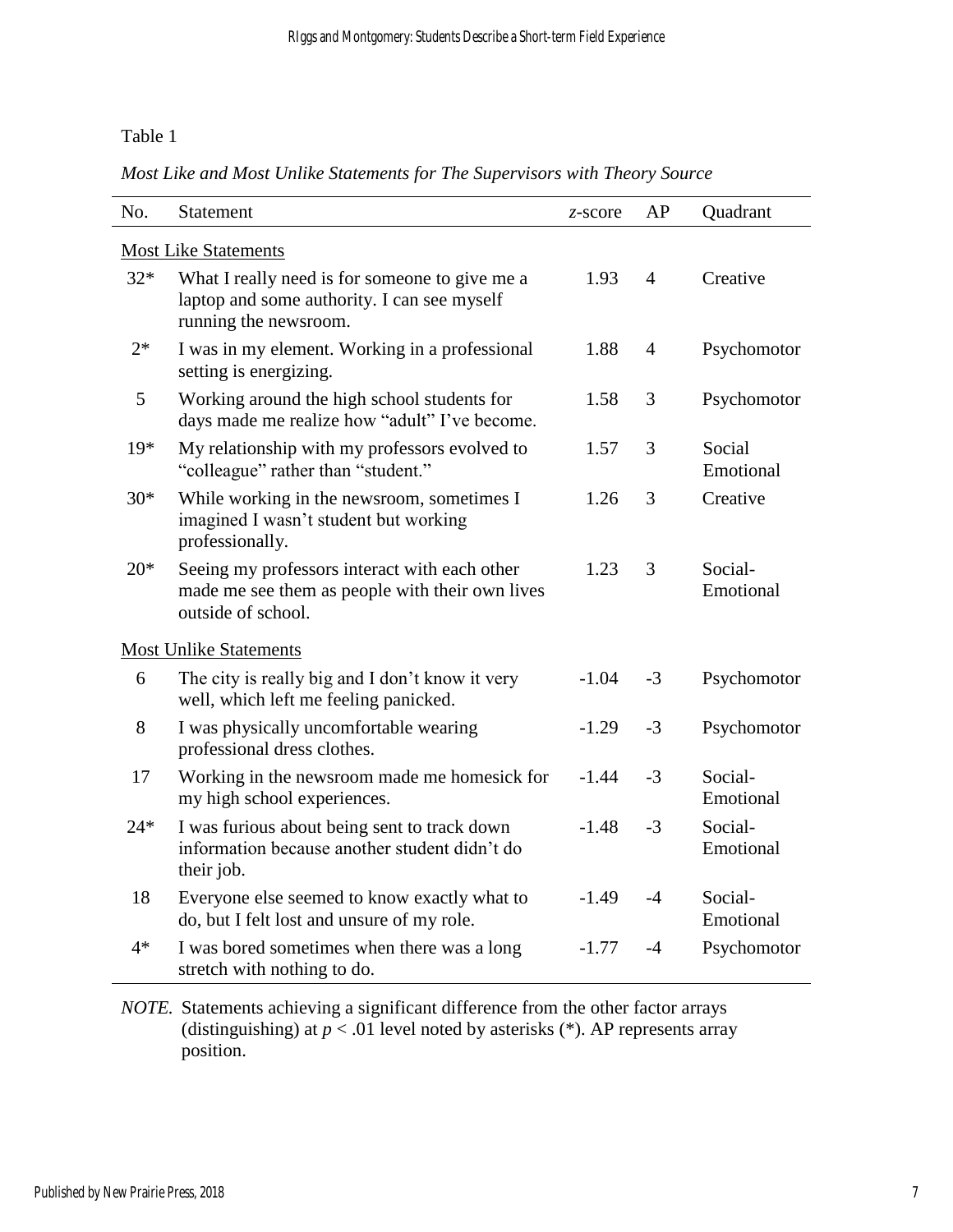Sorter 3 mentioned the value of reinforcing classroom skills through application. "We kind of know where our strengths are," he said, adding that the experience helped hone those skills. "You learn more of the finite skills, I guess, that you maybe don't think about until you're in a situation like that." Additionally, these students' confidence with their existing skillset may allow them to value the experience for experience's sake. As Sorter 14 said, "I've tried to diversify my experiences; I've tried to learn from every single experience and soak everything in."

### **The Stressed Staff**

The newsroom experience was uncomfortable and overwhelming for some students – on multiple levels. This perspective was named *The Stressed Staff* because of followers' flustered reaction to the experience. It includes two seniors, a junior and a sophomore. Two were assigned to photography roles, while one indicated working in both writing and photography positions. All were members of FFA as children. Students in this perspective indicated they completed five internships, collectively. Followers of this perspective were physically and emotionally uncomfortable. They did not like wearing professional dress clothing (statement 8, array position 4, *z*-score 1.60). They felt sick (statement 7, array position 2, *z*-score 1.21). They felt insecure about their communications skills (statement 22, array position 2, *z*-score 0.94). Followers of this perspective were likely not strong in delegating work (statement 28, array position 1, *z*-score 0.07). So, even if they felt overwhelmed, they would take on more work rather than ask for help, compounding the stress. To top it off, they did not seem to recognize any gain in academic experience (statement 12, array position 3, *z*-score 1.27; statement 13, array position -3, *z*-score - 0.73; statement 11, array position -4, *z*-score -2.41). *The Stressed Staff's* highest positively and negatively *z*-scored statements are listed in Table 2.

"It was a little overwhelming, but it was a good introduction to the actual work-life environment," Sorter 21, a 21-year-old female senior assigned to a photography role, said in a follow-up interview. A telling assertion for this group was Statement 22 (array position 2, *z*-score 0.94): "I was scared people would find out how little I really know about communications." Comparing their abilities to others' while learning to work with colleagues and the public likely overwhelmed followers of this perspective. "Because I was a photographer, I think I had a lot of confidence at first," Sorter 21 said. "But seeing how well other people's pictures were coming out, I think I had my confidence dwindled out." While this sorter seemed to view the comparison of work as a blow to her confidence, the stress of the environment may have caused her to miss the educational opportunity in recognizing and striving for good photography. Admittedly, "I was stressed out," she said.

Contributing to the stress of followers of this group is that they may tend to be more introverted than other students. For example, a distinguishing statement for this perspective was Statement 28 (array position 1, *z*-score 0.07): "Even though I was very busy, I was too shy to ask someone to do something for me. So, I just did it myself." These students were likely not just overwhelmed by working with and comparing themselves to other students, but also by getting past shyness to record names, spellings, titles, and placement of photo subjects. In essence, not only were they handling issues of confidence related to skills, they were also navigating their own emotional shyness.

Two of the "most like" statements for this group stemmed from the psychomotor quadrant of the Holistic (Montgomery, 2014; Montgomery et al., 2012) model, suggesting these students felt physically stressed. Four "most like" statements stemmed from the cognitive quadrant, while two stemmed from the social-emotional quadrant. Of the statements "most unlike" this group, all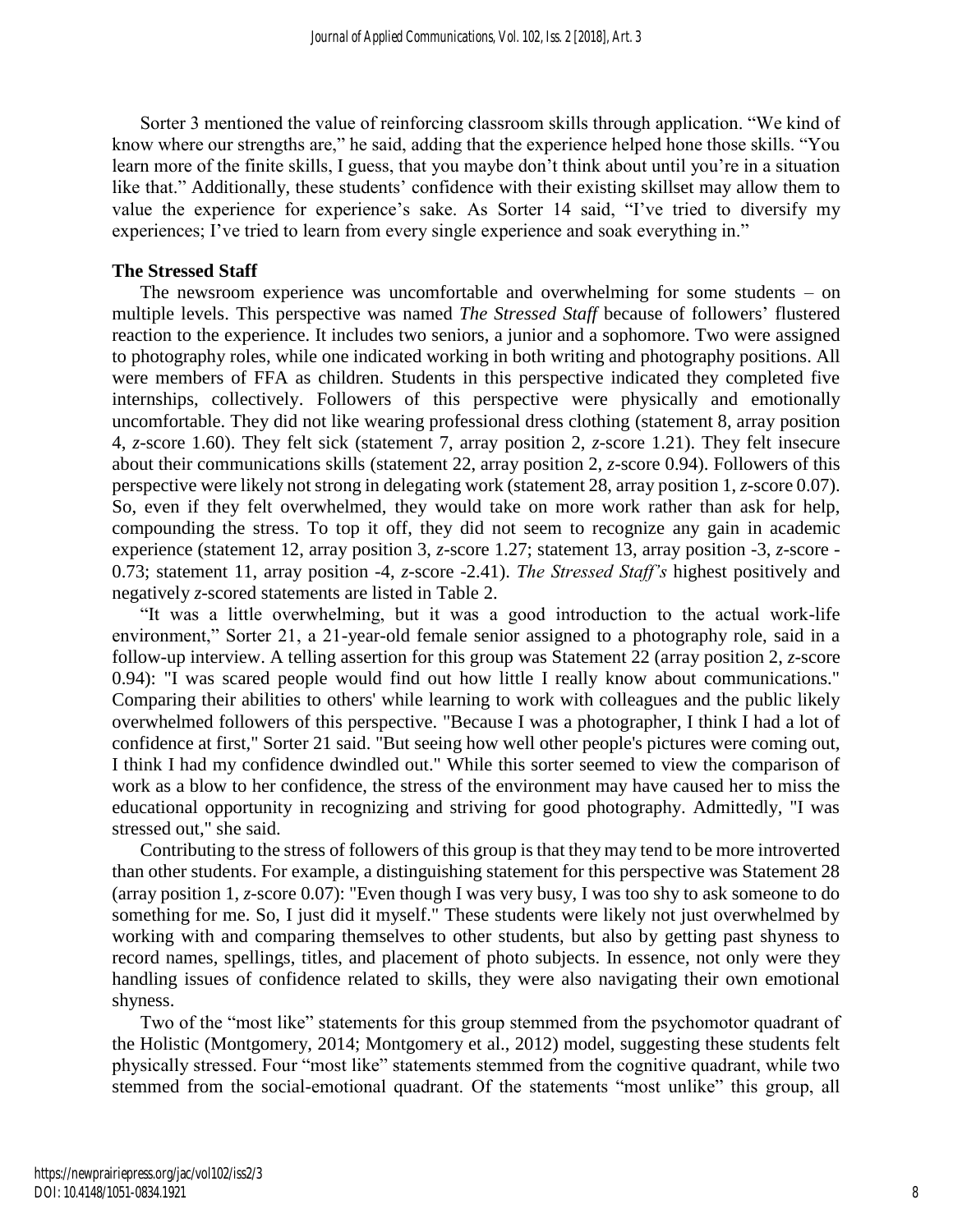stemmed from the cognitive and creative quadrants except for one, which stemmed from the socialemotional quadrant.

## Table 2

*Most Like and Most Unlike Statements for The Stressed Staff with Theory Source*

| No.                         | Statement                                                                                                              | $z$ -score | AP             | Quadrant             |  |  |  |
|-----------------------------|------------------------------------------------------------------------------------------------------------------------|------------|----------------|----------------------|--|--|--|
| <b>Most Like Statements</b> |                                                                                                                        |            |                |                      |  |  |  |
| 5                           | Working around the high school students for days made<br>me realize how "adult" I've become.                           | 2.21       | $\overline{4}$ | Psychomotor          |  |  |  |
| $8*$                        | I was physically uncomfortable wearing professional<br>dress clothes.                                                  | 1.60       | $\overline{4}$ | Psychomotor          |  |  |  |
| 26                          | I laughed a lot during this experience.                                                                                | 1.47       | 3              | Social-<br>Emotional |  |  |  |
| 3                           | At the end of the day, I was so tired I wanted to collapse<br>into bed.                                                | 1.29       | 3              | Psychomotor          |  |  |  |
| 16                          | The newsroom experience made me better at considering<br>the audience's perspective.                                   | 1.29       | 3              | Cognitive            |  |  |  |
| 12                          | I learned more about working in a professional<br>environment than applying my communications skills.                  | 1.27       | 3              | Cognitive            |  |  |  |
| $7*$                        | I ate a lot of junk food and snacks provided in the<br>newsroom, which made me feel sick.                              | 1.21       | $\overline{2}$ | Psychomotor          |  |  |  |
| $22*$                       | I was scared people would find out how little I really<br>know about communications.                                   | 0.94       | $\overline{2}$ | Social-<br>Emotional |  |  |  |
|                             | <b>Most Unlike Statements</b>                                                                                          |            |                |                      |  |  |  |
| $13*$                       | I have a better understanding of what my professors<br>want from me in the classroom.                                  | $-0.73$    | $-3$           | Cognitive            |  |  |  |
| 18                          | Everyone else seemed to know exactly what to do, but I<br>felt lost and unsure of my role.                             | $-1.00$    | $-3$           | Social-<br>Emotional |  |  |  |
| 33*                         | Working in the newsroom helped me learn more about<br>who I am.                                                        | $-1.16$    | $-3$           | Creative             |  |  |  |
| $9*$                        | I used communications skills I didn't know I had.                                                                      | $-1.26$    | $-3$           | Cognitive            |  |  |  |
| $32*$                       | What I really need is for someone to give me a laptop<br>and some authority. I can see myself running the<br>newsroom. | $-1.67$    | $-4$           | Creative             |  |  |  |
| $11*$                       | I definitely know now what I want to do for a career.                                                                  | $-2.41$    | $-4$           | Cognitive            |  |  |  |

*NOTE.* Statements achieving a significant difference from the other factor arrays (distinguishing) at  $p < 0$ <sup>1</sup> level noted by asterisks (\*). AP represents array position.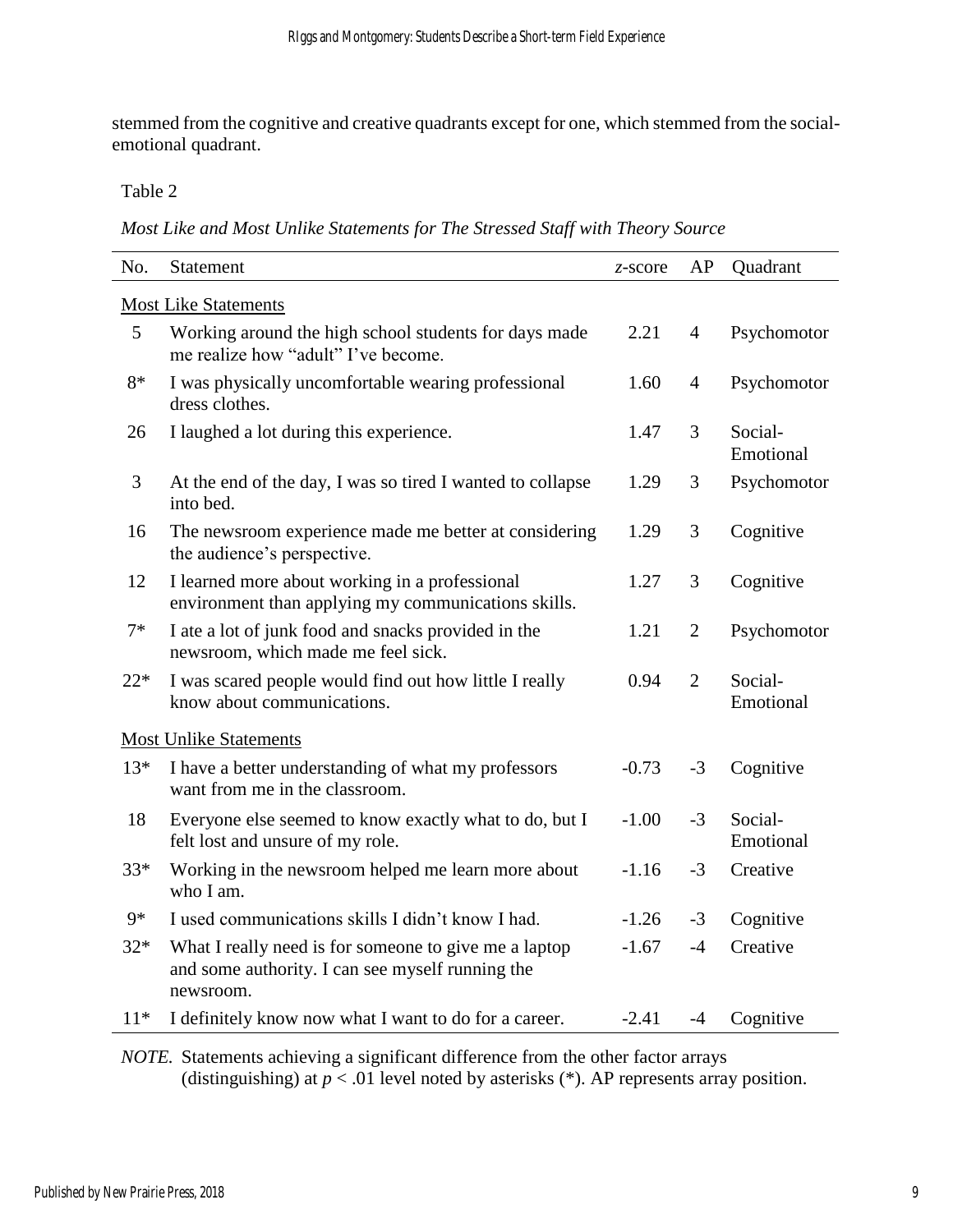When asked what she took from this experience overall, Sorter 21 said: "Patience, patience, patience." She said she learned "how to deal with people better … You feel like you're an adult, and you just learn to deal with it." Quickly aligning multiple people for photos against a backdrop before shuffling in the next group can get hairy, especially for students who aren't inclined to take charge of a situation. But working with the public is part of the education of the newsroom experience. "People weren't always willing to cooperate," Sorter 21 said. "You learn to be patient because your boss isn't always there to tell you what to do."

Indeed, although the experience was stressful, followers of this perspective may have coped by finding humor the work (statement 26, array position 3, *z*-score 1.47). Additionally, while this experience did not seem to help followers of this perspective develop their communications skillset, it may have resulted in a maturity of perspective. For example, Statement 16 (array position 3, *z*-score 1.29): "The newsroom experience made me better at considering the audience's perspective." However, the gain in perspective may be more related to professionalism and less academic (statement 13, array position -3, *z*-score -0.73). The experience, Sorter 21 said, "kind of gave you the feeling that professors do want you to have a professional atmosphere in the classroom, even if you're wearing sweatpants, they want you to be more adult."

#### **The Contented Staff**

Students included in this perspective learned about communications and had a good time doing it, even if it is not what they plan to do long term. For that reason, it was named *The Contented Staff*. This perspective includes three juniors who were assigned to writing or writing and editing roles. Each student indicated they completed one internship prior to their position in the newsroom. This experience for these students was likely a tremendous academic asset. It helped them both better understand their coursework and what their professors expect of them (statement 13, array position 4, *z*-score 1.97). It highlighted the relevancy of skills and personal strengths while resulting in a feeling of accomplishment (statement 9, array position 4, *z*-score 1.73). Followers of this perspective were likely the workhorses of the group. That said, while followers of this perspective gained experience and clarification related to their academic skills, it did not seem to give them perspective on what they want to do for a career (statement 10, array position 3, *z*-score 1.49; statement 11, array position -3, *z*-score -1.10). They tended not to imagine themselves as professionals and were rather indifferent to taking charge of the operation, but they saw the value of the work (statement 32, array position 0, *z*-score -0.05; statement 12, array position -1, *z*-score -0.53). *The Contented Staff's* highest positively and negatively *z*-scored statements are listed in Table 3.

Sorters of this perspective certainly learned more about how to apply their communications skillset through working in the newsroom. For example, Sorter 12, a 21-year-old female who was assigned to writing and editing roles in the newsroom, said in a follow-up interview, "I think the major thing for me was writing the press releases … I didn't realize how much hard work was put into all of that and making sure they were all right." However, the work may also have led to eyeopening moments for members of this group. For example, Sorter 12 highlighted how the experience helped these students learn more about themselves. The work gave her an unexpected chance to "give back," she said. "I was in FFA, and I read my press releases," she said. "But, I didn't realize how much work went into them. It made me appreciate what everyone did for me in high school."

Additionally, she added, having her professors in the room was helpful not only for questions but also for consistency. "We weren't having to switch to a new way of learning," she said. "We were applying what we learned in our classes at the convention." Interestingly, this statement is in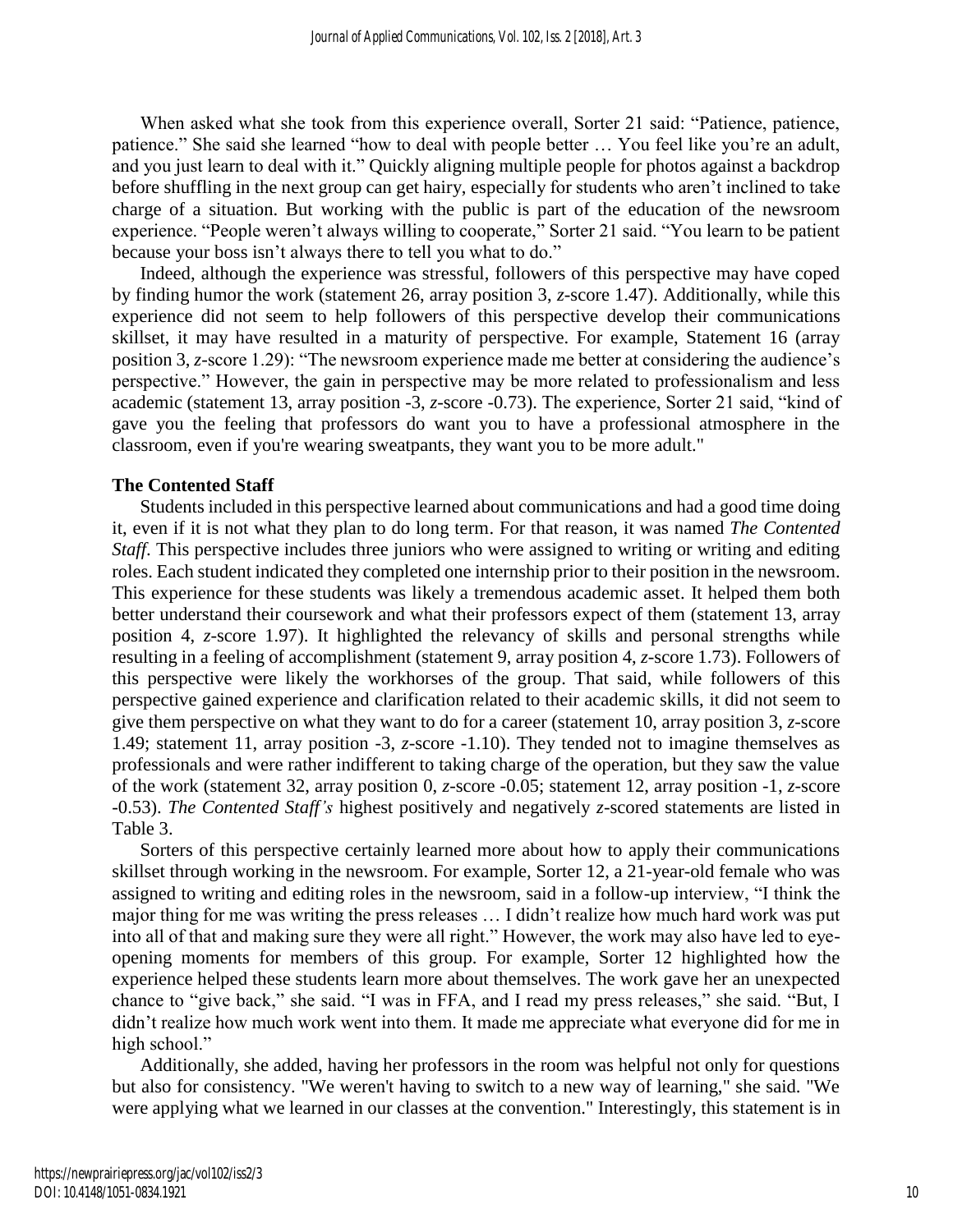contrast with the opinion of Sorter 3 from *The Supervisors*, who said he felt that the professors took a more hands-off, safety net approach. While *The Supervisors* viewed the professors' role as a partnership, *The Contented Staff* did not breach the student-professor line.

Table 3

*Most Like and Most Unlike Statements for The Contended Staff with Theory Source*

| No.                         | Statement                                                                                                              | z-score | AP             | Quadrant             |  |  |  |
|-----------------------------|------------------------------------------------------------------------------------------------------------------------|---------|----------------|----------------------|--|--|--|
| <b>Most Like Statements</b> |                                                                                                                        |         |                |                      |  |  |  |
| $13*$                       | I have a better understanding of what my professors<br>want from me in the classroom.                                  | 1.97    | 4              | Cognitive            |  |  |  |
| $9*$                        | I used communications skills I didn't know I had.                                                                      | 1.73    | $\overline{4}$ | Cognitive            |  |  |  |
| $10*$                       | I have a better understanding of my coursework<br>because I was able to apply it.                                      | 1.49    | 3              | Cognitive            |  |  |  |
| 5                           | Working around the high school students for days<br>made me realize how "adult" I've become.                           | 1.40    | 3              | Psychomotor          |  |  |  |
| 33*                         | Working in the newsroom helped me learn more<br>about who I am.                                                        | 1.35    | 3              | Creative             |  |  |  |
|                             | <b>Most Unlike Statements</b>                                                                                          |         |                |                      |  |  |  |
| $32*$                       | What I really need is for someone to give me a<br>laptop and some authority. I can see myself running<br>the newsroom. | $-0.05$ | $\overline{0}$ | Creative             |  |  |  |
| $12*$                       | I learned more about working in a professional<br>environment than applying my communications<br>skills.               | $-0.53$ | $-1$           | Cognitive            |  |  |  |
| $11*$                       | I definitely know now what I want to do for a career.                                                                  | $-1.10$ | $-3$           | Cognitive            |  |  |  |
| 18                          | Everyone else seemed to know exactly what to do,<br>but I felt lost and unsure of my role.                             | $-1.15$ | $-3$           | Social-<br>Emotional |  |  |  |
| $\overline{7}$              | I ate a lot of junk food and snacks provided in the<br>newsroom, which made me feel sick.                              | $-1.16$ | $-3$           | Psychomotor          |  |  |  |
| 22                          | I was scared people would find out how little I really<br>know about communications.                                   | $-1.50$ | $-3$           | Social-<br>Emotional |  |  |  |
| $35*$                       | As we walked outside, I often wondered what people<br>in the downtown office buildings were doing.                     | $-1.54$ | $-4$           | Creative             |  |  |  |
| 17                          | Working in the newsroom made me homesick for my<br>high school experiences.                                            | $-2.02$ | $-4$           | Social-<br>Emotional |  |  |  |

*NOTE.* Statements achieving a significant difference from the other factor arrays (distinguishing) at  $p < 0.01$  level noted by asterisks (\*). AP represents array position.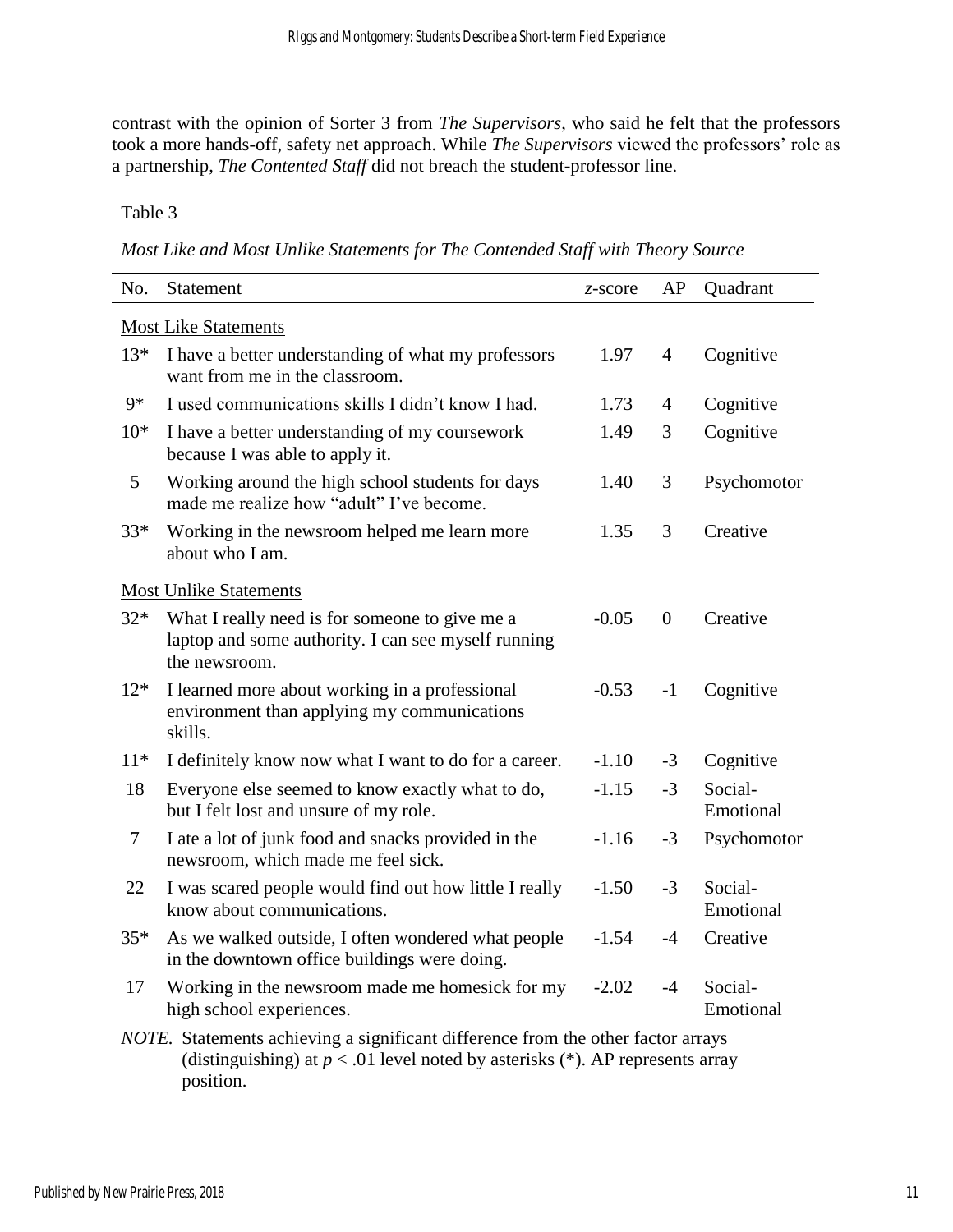Perhaps because they felt confident in their student role and with the security of having a professor nearby, these students somehow kept from getting overwhelmed. In fact, while *The Stressed Staff* found themselves drained, *The Contended Staff* was strengthened by the workload. For example, Sorter 12 reiterated a feeling of accomplishment. "There was downtime, but there was a lot to do and get done," she said. "At the end, it just felt good, because I knew I could do it in my future career. I guess it just proved to me that it's possible."

#### **Discussion**

Students valued and experienced the FFA Newsroom in three diverse productive and beneficial ways, although they may not have realized it. *The Supervisors* honed transferable managerial skills. However, in this instance, as opposed to some other real-world work experiences, these students were thrust into managerial roles, rather than working their way up through the ranks. This means that they might not have fully understood the jobs of other students working in the newsroom. Additionally, perhaps they considered themselves as colleagues with faculty members during the experience, but their peers might not have viewed them in the same way. Students included in this perspective are the essence of young millennial professionals who are known for their expectations of responsibility and empowerment (Gallicano, Curtin, & Matthews, 2012). Faculty would do well to focus less on enhancing the skill set of this group and more on encouraging positive workplace management skills. However, a challenge may be in finding a balance between empowering these intuitively professional students while supporting the others.

*The Supervisors* were secure in their subject-specific knowledge, which allowed them to observe the entire newsroom operation while understanding how their transferable, managerial skills fit into the experience. In fact, their highest positively and negatively *z*-scored statements fell nearly evenly across the social-emotional, psychomotor, and creative sources of development of the Holistic (Montgomery, 2014; Montgomery et al., 2012) model. Interestingly, none of those statements stemmed from the cognitive quadrant, which dealt mostly with application and understanding of course content. Nevertheless, *The Supervisors* did not find themselves bored, nor were they upset at the prospect of having to pick up the slack for another student (statement 4, array position -4, *z*-score 1.77; statement 24, array position -3, *z*-score 1.48). That is likely less a reflection of their personalities and more of the nature of their position. They did not express any frustration about being sent to do someone else's job because they were the ones doing the sending.

*The Contented Staff* learned to apply classroom skills in a real-world setting. They valued the education gained from the experience. As these students respected the line between students and professors, certainly much more so than *The Supervisors*, they would likely appreciate and benefit from feedback and reinforcement of course concepts. For *The Contented Staff*, the newsroom experience may have helped them better recognize the practical application of the communications-based skill-set. Indeed, three of the five "most like" statements for this group were skills-based and stemmed from the developmental area of learning and cognition of the theoretical model. The experience was a valuable educational asset, yet *The Contented Staff* likely did not find their calling. The gain from this work for these students was likely more akin to the successful completion of an intense class assignment rather than professional experience.

While *The Contented Staff* may have counted out newsroom-style work for their future careers, the experience was still valuable in that they learned their communications skillset is transferable. In their predictive assessment of successful field experiences related to advertising and public relations, Beard and Morton (1999) wrote that even if an internship does not clarify career goals, the experience does help students as they consider potential careers. So, while students may not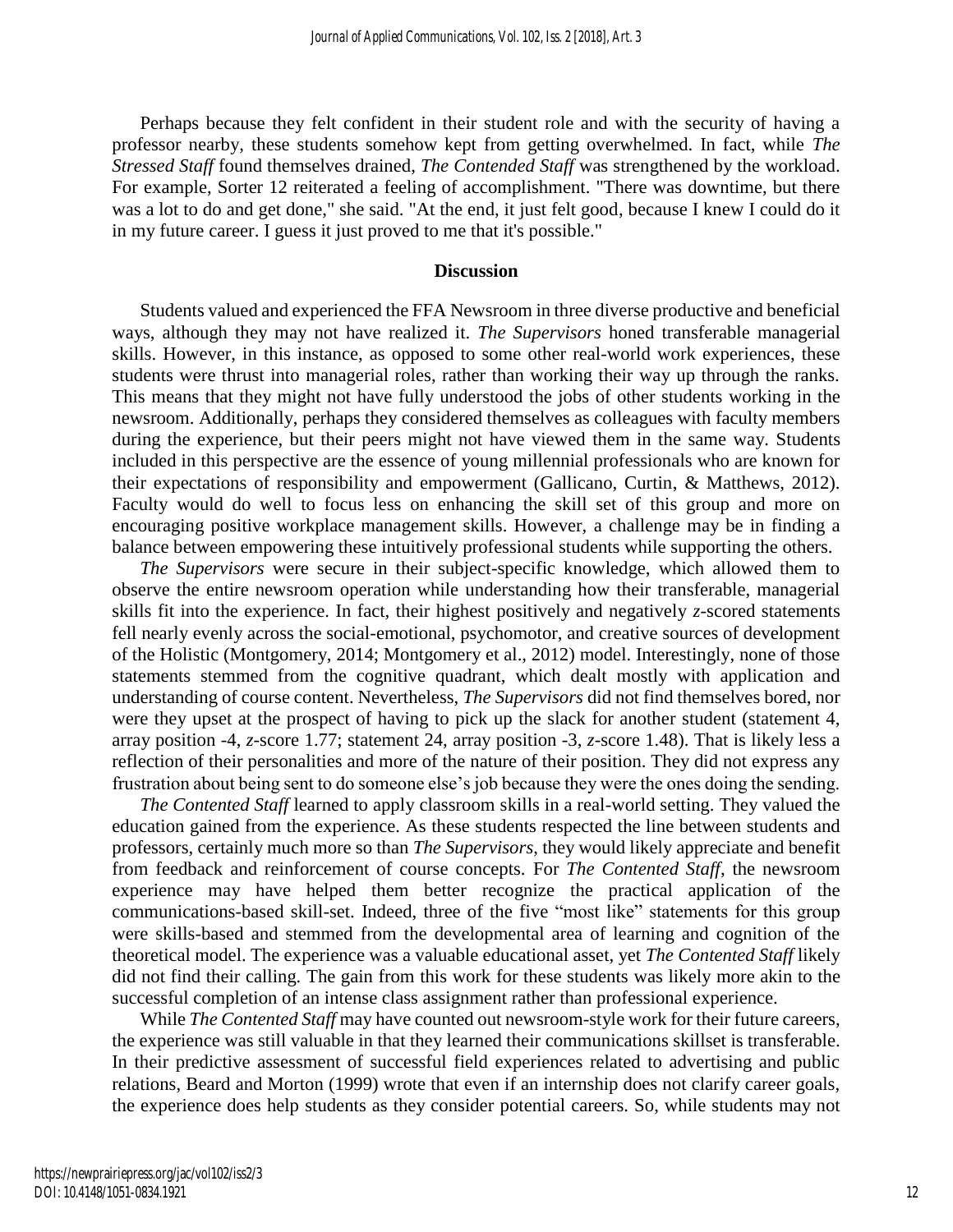discover exactly what they want to do, the experience may help them decide what they do not want to for a career.

Helping *The Stressed Staff* navigate the student newsroom experience takes a bit more professional finesse. Ensuring *The Supervisors* have an awareness of some students' insecurities and physical discomfort may help. Additionally, providing constructive feedback would likely provide context as *The Stressed Staff* seemed to constantly compare their work with that of other students. *The Stressed Staff* would also gain from the reinforcement of course concepts, although that should probably be expanded to include concepts of professionalism in the workplace and with the public. *The Stressed Staff* likely would benefit from an increased understanding of how the experience could impact their professional and personal growth. Some students may need encouragement to look beyond the role of skill set development in the internship experience to appreciate the social contribution, as described by Cook, Parker, and Pettijohn (2004).

Careful attention should be paid to how much work these students pile on, as they were unlikely to ask for help. Tasks that may seem to take a long time to complete may be less a reflection of dedication or skill and more of an inability to ask for help. However, learning to delegate and ask questions is part of the newsroom education. Pairing these students with those who have more experience or a stronger skill set in a type of mentoring role for even a brief period may prove beneficial. Ensuring *The Supervisor*s understand the perspective and struggle of *The Stressed Staff* likely would provide an opportunity to demonstrate compassion in their managerial role. Rather than simply honing skills of efficiency in task management, *The Supervisors* might be encouraged to consider constructive feedback, work balance and personal strengths among those they supervise.

In their assessment of an interdisciplinary team-oriented undergraduate marketing agency course, Shadinger and Toomey (2014) wrote that the experience provided students with an indepth understanding of the interplay of various positions within a professional setting. Additionally, they found that the authentic experience provides a less "academically segregated view of the marketplace" (Shadinger & Toomey, 2014, p. 60). Similarly, the FFA Convention Newsroom allows students a glimpse of how to coordinate various communications-related skills to produce a professional publication.

Although the newsroom is an out-of-classroom experience, professors in this type of experiential learning environment would do well not to neglect their role as an educator. An orientation meeting and occasional debriefing sessions would provide focus on the educational aspects of the experience, from the application of course concepts to professional interaction with the public. Additionally, the newsroom environment allows professors to teach beyond the communications skillset by incorporating a professional development curriculum. Highlighting real-world professional development aspects, in addition to course concepts, would benefit students included in all perspectives in this research, albeit in different ways. Further research is needed on the outcomes of such experiences as students enter the workplace, including how well these types of experiences prepared them for professional employment. Additionally, constant assessment is needed to ensure these types of experiences are authentic. Perhaps an audit by industry professionals would help ensure the experience is as real-world as faculty think it is.

Beard, F., & Morton, L. (1999). Effects of internship predictors on successful field experience. *Journalism & Mass Communication Educator, 53*(4), 42-53. [doi:10.1177/107769589805300404](https://doi.org/10.1177/107769589805300404)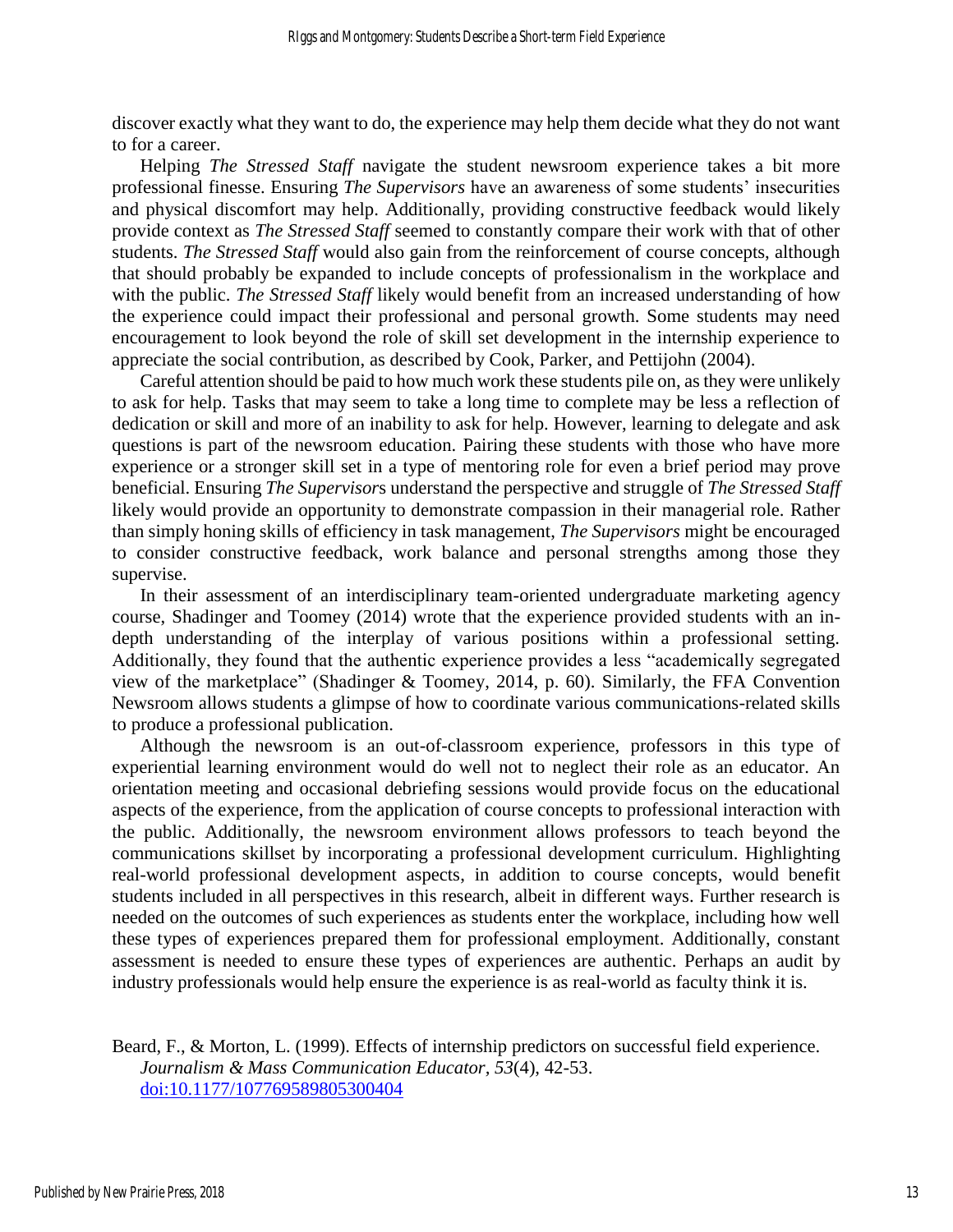- Bergland, R., Rosenauer, K., & Thorne, A. (2013). Grading students in the journalism workshop course. *Teaching Journalism & Mass Communication*, *3*(1), 13. Retrieved from <https://search.proquest.com/docview/1328488707?accountid=7098>
- Brown, S. R. (1980). *Political subjectivity: Applications of Q methodology in political science*. New Haven, CT: Yale University Press.
- Bush, L. (2009). Student public relations agencies: A qualitative study of the pedagogical benefits, risks, and a framework for success. *Journalism & Mass Communication Educator*, *64*(1), 27-38. [doi:10.1177/107769580906400103](https://doi.org/10.1177/107769580906400103)
- Cook, S. J., Parker, R. S., & Pettijohn, C. E. (2004). The perceptions of interns: A longitudinal case study. *Journal of Education for Business, 79*(3), 179-185. Retrieved from <https://search.proquest.com/docview/202821430?accountid=7098>
- Flake, C. L., (Ed.). (1993). *Holistic education: Principles, perspectives, and practices.* Brandon, VT: Holistic Education Press.
- Forbes, S. H. (2003). *Holistic education: An analysis of its ideas and nature.* Brandon, VT: Foundation for Educational Renewal.
- Gallicano, T. D., Curtin, P., & Matthews, K. (2012). I love what I do, but… A relationship management survey of millennial generation public relations agency employees. *Journal of Public Relations Research*, *24*(3), 222-242. [doi:10.1080/1062726X.2012.671986](http://dx.doi.org/10.1080/1062726X.2012.671986)
- Jung, C. J. (1959). *Collected works, volume 6: Psychological types.* Princeton: Princeton University Press. (Edited by Sir Herbert Read, Michael Fordham, & Gerhard Adler. Translated by R. F. C. Hull).
- Leggette, H. R., & Redwine, T. (2016). Using Q methodology in agricultural communications research: A philosophical study. *Journal of Applied Communications, 100*(3), 57-67. [doi:10.4148/1051-0834.1230](https://doi.org/10.4148/1051-0834.1230)
- Maben, S., & Whitson, K. (2014). Undergraduate transformations: Reported observations from advisers at US student-run public relations firms. *Teaching Journalism & Mass Communication*, *4*(1), 1-12. Retrieved from <https://search.proquest.com/docview/1519077322?accountid=7098>
- Madison, E. (2014). Training digital age journalists blurring the distinction between students and professionals. *Journalism & Mass Communication Educator, 69*(3), 314-324. [doi:10.1177/1077695814532926](https://doi.org/10.1177/1077695814532926)
- Mayes, C., Cutri, R. M., Rogers, P. C., & Montero, F. (2007). *Understanding the whole student: Holistic multicultural education*. Blue Ridge Summit, PA: Rowman & Littlefield.
- McKeown, B., & Thomas, D. (2013). *Q methodology, second edition*. Newbury Park, CA: Sage.
- Miller, J. P. (1988). *The holistic curriculum.* Toronto, Ontario, Canada: Ontario Institute for Studies in Education.
- Miller, R. (Ed.). (1991). *New directions in education: Selections from Holistic Education Review.* Brandon, VT: Holistic Education Press.
- Montgomery, D. (2014). Toward a more holistic approach to teaching: Organic creativity in teaching educational psychology. In J. Piirto, (Ed.). *Organic creativity in the classroom: Teaching to intuition in academics and the arts.* (p. 237-251). Waco, TX: Prufrock Press.
- Montgomery, D., Strunk, K., Steele, M., & Bridges, S. (2012). Jungian typology as holistic teaching strategy in higher education. *Encounter: Education for Meaning and Social Justice, 25*(4), 63-72. Retrieved from

[https://s3.amazonaws.com/academia.edu.documents/31142475/2012\\_Montgomery\\_et\\_al\\_En](https://s3.amazonaws.com/academia.edu.documents/31142475/2012_Montgomery_et_al_Encounter.pdf?AWSAccessKeyId=AKIAIWOWYYGZ2Y53UL3A&Expires=1530205539&Signature=Vya5skfXS41FI2a3mnsHcZLuTxI%3D&response-content-disposition=inline%3B%20filename%3DJungian_typology_as_holistic_teaching_st.pdf) [counter.pdf?AWSAccessKeyId=AKIAIWOWYYGZ2Y53UL3A&Expires=1530205539&Si](https://s3.amazonaws.com/academia.edu.documents/31142475/2012_Montgomery_et_al_Encounter.pdf?AWSAccessKeyId=AKIAIWOWYYGZ2Y53UL3A&Expires=1530205539&Signature=Vya5skfXS41FI2a3mnsHcZLuTxI%3D&response-content-disposition=inline%3B%20filename%3DJungian_typology_as_holistic_teaching_st.pdf)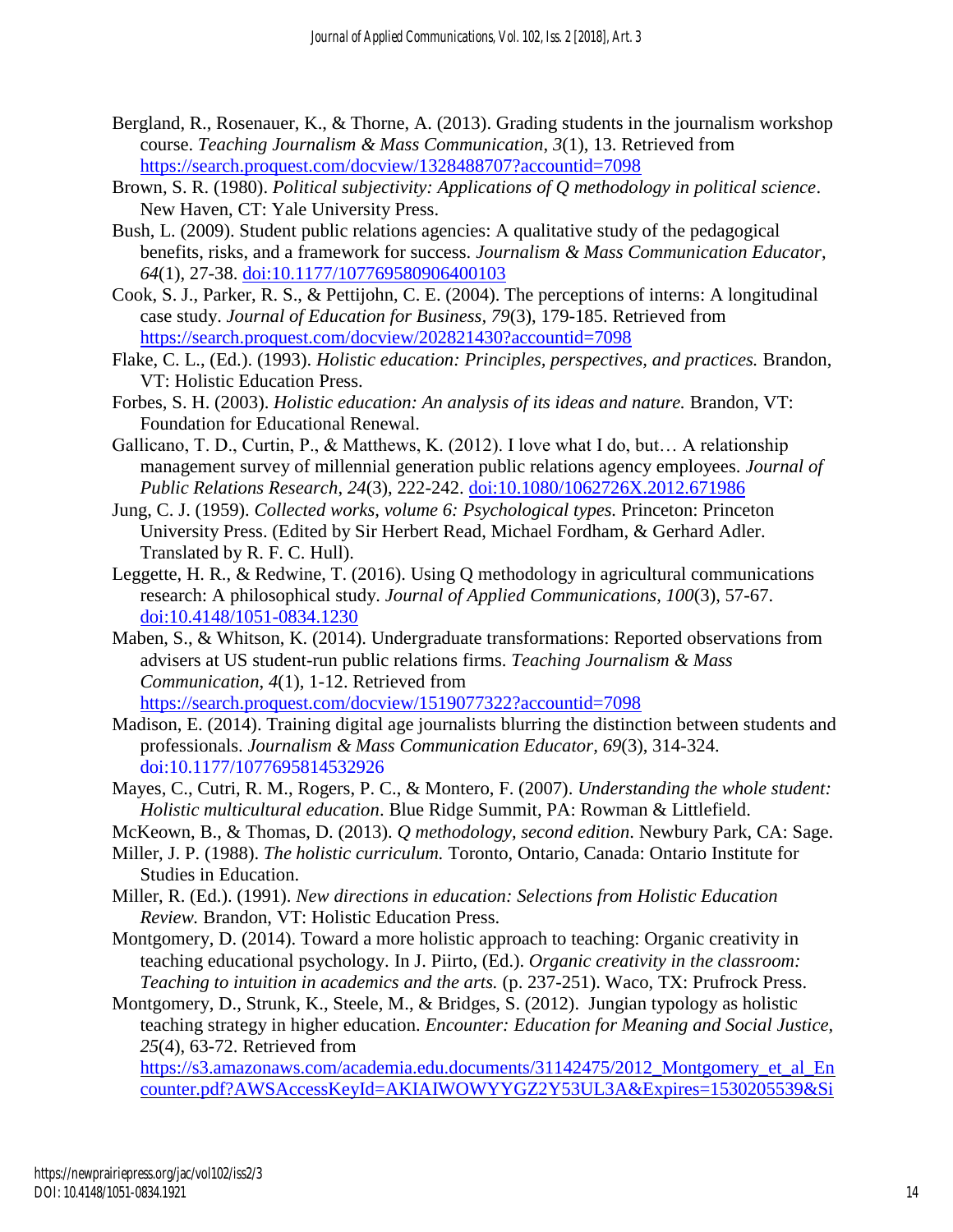[gnature=Vya5skfXS41FI2a3mnsHcZLuTxI=&response-content-disposition=inline%3B](https://s3.amazonaws.com/academia.edu.documents/31142475/2012_Montgomery_et_al_Encounter.pdf?AWSAccessKeyId=AKIAIWOWYYGZ2Y53UL3A&Expires=1530205539&Signature=Vya5skfXS41FI2a3mnsHcZLuTxI%3D&response-content-disposition=inline%3B%20filename%3DJungian_typology_as_holistic_teaching_st.pdf) [filename=Jungian\\_typology\\_as\\_holistic\\_teaching\\_st.pdf](https://s3.amazonaws.com/academia.edu.documents/31142475/2012_Montgomery_et_al_Encounter.pdf?AWSAccessKeyId=AKIAIWOWYYGZ2Y53UL3A&Expires=1530205539&Signature=Vya5skfXS41FI2a3mnsHcZLuTxI%3D&response-content-disposition=inline%3B%20filename%3DJungian_typology_as_holistic_teaching_st.pdf)

- Roberts, T. G. (2006). A philosophical examination of experiential learning theory for agricultural educators. *Journal of Agricultural Education, 47*(1), 17-29. [doi:10.5032/jae.2006.01017](http://www.jae-online.org/attachments/article/243/Roberts_Vol47_1_17-29.pdf)
- Rigsby, J. T., Addy, N., Herring, C., & Polledo, D. (2013). An examination of internships and job opportunities. *Journal of Applied Business Research*, *29*(4), 1131. [doi:10.19030/jabr.v29i4.7921](https://dx.doi.org/10.19030/jabr.v29i4.7921)
- Shadinger, D., & Toomey, D. (2014). Knacktive: Answering a call for more interdisciplinary, collaborative, educational experiences. *College Teaching, 62*(2), 55-61. [doi:10.1080/87567555.2014.885875](http://dx.doi.org/10.1080/87567555.2014.885875)
- Vincent, G. E. (1905). A laboratory experiment in journalism. *The American Journal of Sociology*, *11*(3), 297-311. [doi:10.1086/211403](https://doi.org/10.1086/211403)
- Watts, S., & Stenner, P. (2012). *Doing Q methodological research: Theory, method, and interpretation.* Los Angeles, CA: Sage.

## **ABOUT THE AUTHORS**

Angel Riggs is an assistant professor in the department of Agricultural Education, Communications and Leadership at Oklahoma State University.

Diane Montgomery is a regents professor emerita in educational psychology at Oklahoma State University.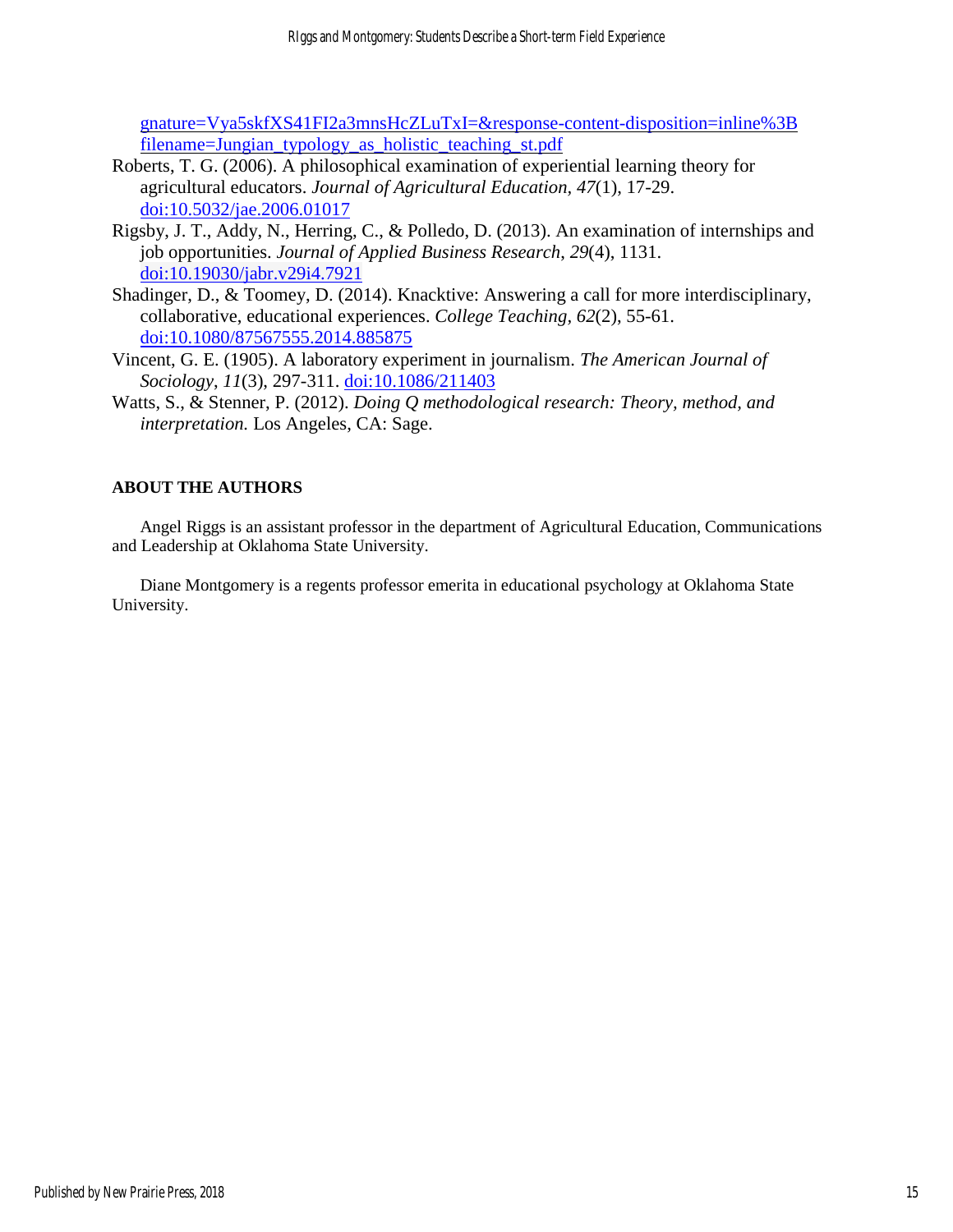## Appendix

*Q Statements with z-score and array position per factor array* 

|                  |                                                                                                             | Factor 1 |                  | Factor 2 |                  | Factor 3 |                  |
|------------------|-------------------------------------------------------------------------------------------------------------|----------|------------------|----------|------------------|----------|------------------|
| Number           | Statement                                                                                                   | z-score  | AP               | z-score  | AP               | z-score  | AP               |
| $\mathbf{1}$     | I was so busy I didn't realize it was<br>time for lunch                                                     | 0.56     | $\mathbf{1}$     | $-0.54$  | $-1$             | 1.02     | $\overline{2}$   |
| $\mathbf{2}$     | I was in my element. Working in a<br>professional setting is energizing.                                    | 1.88     | $\overline{4}$   | $-0.40$  | $\boldsymbol{0}$ | $-0.48$  | $-1$             |
| $\mathfrak{Z}$   | At the end of the day, I was so<br>tired I wanted to collapse into bed.                                     | $-0.07$  | $\boldsymbol{0}$ | 1.29     | 3                | 0.96     | $\overline{2}$   |
| $\overline{4}$   | I was bored sometimes when there<br>was a long stretch with nothing to<br>do.                               | $-1.77$  | $-4$             | $-0.33$  | $\boldsymbol{0}$ | $-0.01$  | $\boldsymbol{0}$ |
| 5                | Working around the high school<br>students for days made me realize<br>how "adult" I've become.             | 1.58     | 3                | 2.21     | $\overline{4}$   | 1.40     | 3                |
| 6                | The city is really big, and I don't<br>know it very well, which left me<br>feeling panicked.                | $-1.04$  | $-3$             | $-0.54$  | $-2$             | $-0.91$  | $-2$             |
| $\boldsymbol{7}$ | I ate a lot of junk food and snacks<br>provided in the newsroom, which<br>made me feel sick.                | $-0.89$  | $-2$             | 1.21     | $\overline{2}$   | $-1.16$  | $-3$             |
| 8                | I was physically uncomfortable<br>wearing professional dress clothes.                                       | $-1.29$  | $-3$             | 1.60     | $\overline{4}$   | $-0.86$  | $-2$             |
| 9                | I used communications skills I<br>didn't know I had.                                                        | 0.26     | $\mathbf{1}$     | $-1.26$  | $-3$             | 1.73     | 4                |
| 10               | I have a better understanding of<br>my coursework because I was able<br>to apply it.                        | 0.34     | $\mathbf{1}$     | $-0.44$  | $-1$             | 1.48     | 3                |
| 11               | I definitely know now what I want<br>to do for a career.                                                    | 0.66     | $\overline{2}$   | $-2.41$  | $-4$             | $-1.10$  | $-3$             |
| 12               | I learned more about working in a<br>professional environment than<br>applying my communications<br>skills. | 0.64     | 2                | 1.27     | 3                | $-0.53$  | $-1$             |
| 13               | I have a better understanding of<br>what my professors want from me<br>in the classroom.                    | 0.17     | $\overline{0}$   | $-0.73$  | $-3$             | 1.97     | 4                |
| 14               | The newsroom experience made<br>me realize I have a lot to learn.                                           | $-0.18$  | $\overline{0}$   | 0.66     | $\overline{2}$   | 0.88     | $\overline{2}$   |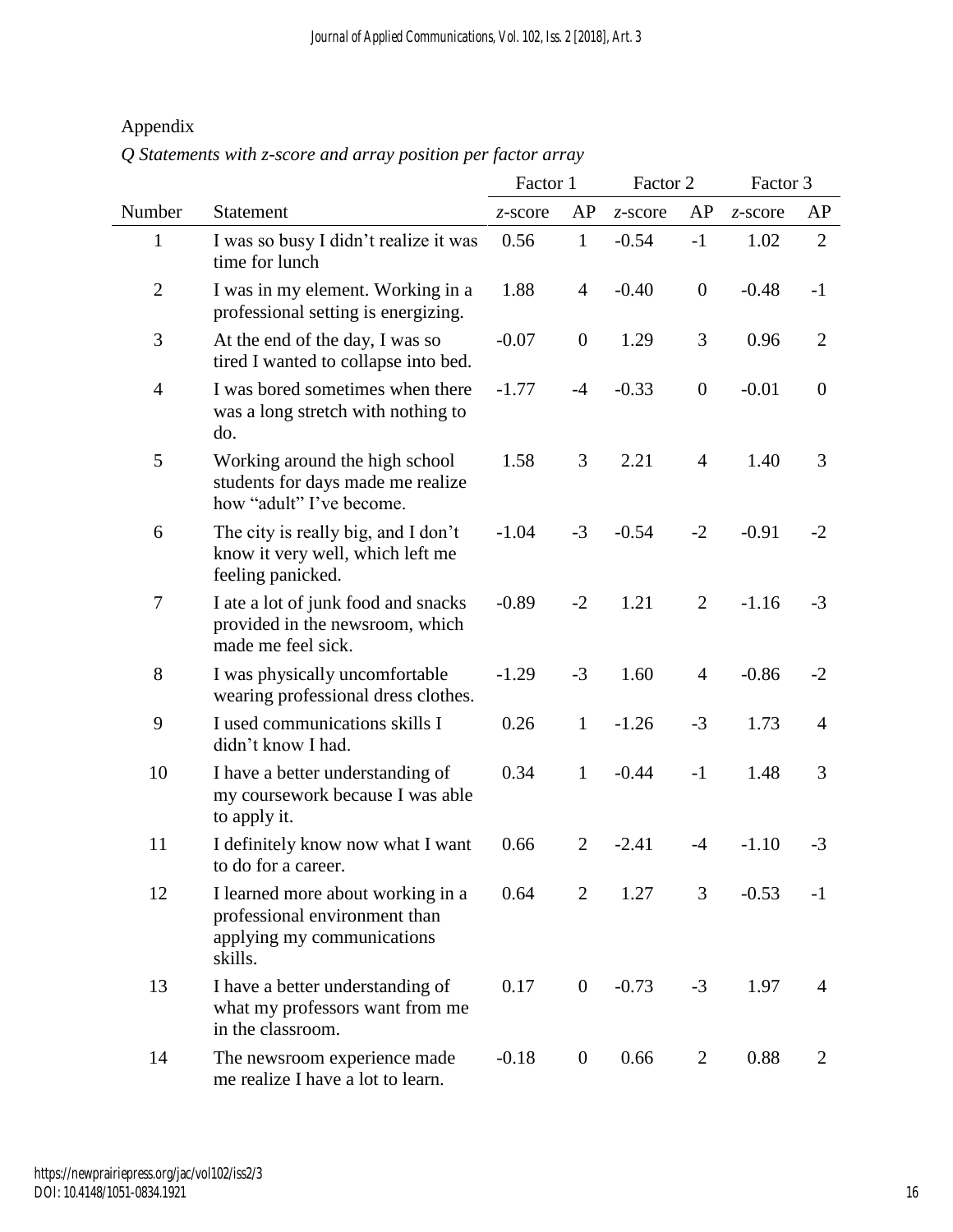| 15 | After working in the newsroom, I<br>get why we have rules for<br>consistency.                                             | 0.62    | $\overline{2}$   | 1.25    | $\overline{2}$ | 1.29    | 3              |
|----|---------------------------------------------------------------------------------------------------------------------------|---------|------------------|---------|----------------|---------|----------------|
| 16 | The newsroom experience made<br>me better at considering the<br>audience's perspective.                                   | 0.45    | $\mathbf{1}$     | 1.29    | 3              | 0.00    | $\mathbf{0}$   |
| 17 | Working in the newsroom made<br>me homesick for my high school<br>experiences.                                            | $-1.44$ | $-3$             | $-0.28$ | $\mathbf{0}$   | $-2.02$ | $-4$           |
| 18 | Everyone else seemed to know<br>exactly what to do, but I felt lost<br>and unsure of my role.                             | $-1.49$ | $-4$             | $-1.00$ | $-3$           | $-1.15$ | $-3$           |
| 19 | My relationship with my<br>professors evolved to "colleague"<br>rather than "student."                                    | 1.56    | 3                | 0.07    | $\mathbf{1}$   | 0.19    | $\mathbf{1}$   |
| 20 | Seeing my professors interact with<br>each other made me see them as<br>people with their own lives outside<br>of school. | 1.23    | 3                | $-0.42$ | $-1$           | $-0.10$ | $\mathbf{0}$   |
| 21 | I realized I have a lot in common<br>with classmates I don't know very<br>well.                                           | 0.27    | 1                | $-0.44$ | $-1$           | 0.20    | 1              |
| 22 | I was scared people would find out<br>how little I really know about<br>communications.                                   | $-0.80$ | $-2$             | 0.94    | 2              | $-1.49$ | $-3$           |
| 23 | Accuracy is important, but at times<br>it seemed nitpicky and was<br>frustrating.                                         | 0.18    | $\boldsymbol{0}$ | $-0.67$ | $-2$           | $-0.39$ | $-1$           |
| 24 | I was furious about being sent to<br>track down information because<br>another student didn't do their job.               | $-1.48$ | $-3$             | 0.20    | $\mathbf{1}$   | 0.30    | $\mathbf{1}$   |
| 25 | I called/texted my parents because<br>they would be impressed with what<br>I was doing or I needed help from<br>them.     | $-0.76$ | $-1$             | $-0.65$ | $-2$           | $-0.15$ | $\overline{0}$ |
| 26 | I laughed a lot during this<br>experience.                                                                                | 0.97    | 2                | 1.47    | 3              | 0.19    | $\mathbf{1}$   |
| 27 | I accomplished more than I ever<br>thought possible during these three<br>days.                                           | $-0.26$ | $\boldsymbol{0}$ | $-0.02$ | $\overline{0}$ | 1.19    | $\overline{2}$ |
| 28 | Even though I was very busy, I<br>was too shy to ask someone to do                                                        | $-0.85$ | $-2$             | 0.07    | $\mathbf{1}$   | $-0.86$ | $-2$           |